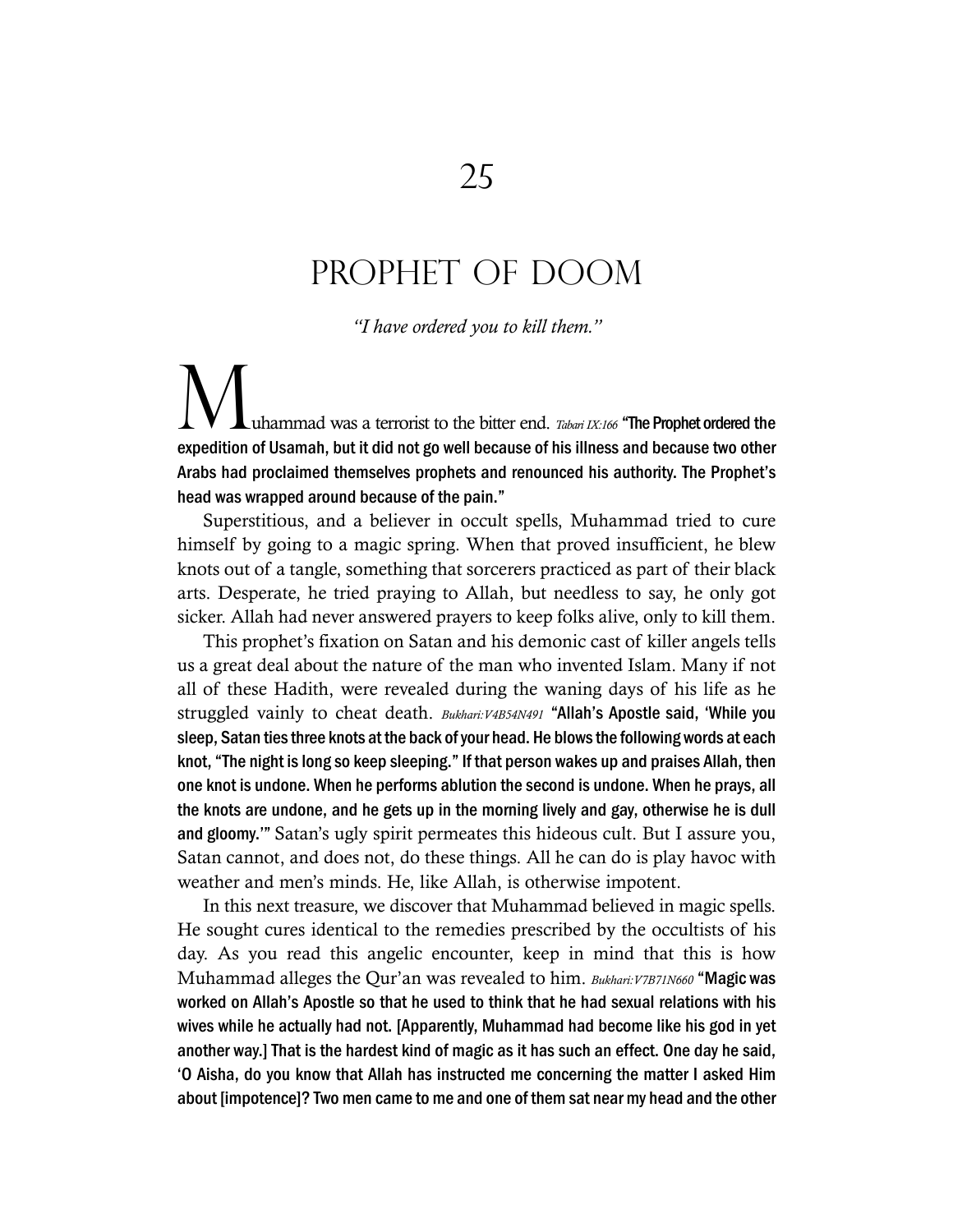near my feet. The one asked, "What is wrong with this man?" "He is under the effect of magic." "Who cast the magic spell on him?" "Labid, an Arab ally of the Jews and a hypocrite." "What material did he use to cast the spell?" "A comb with hair stuck to it." "Where is that comb and hair?" "In a skin of pollen of a male palm tree kept under a stone in the well of Dharwan."' So the Prophet went to that well and took out those things, saying, 'That was the well shown to me in the dream. Its water looked red and its palms looked like the heads of devils. My companions removed those things.' I said, 'Why didn't you just treat yourself?' He said, 'Allah has cured me, and I don't want to spread evil among my people.'" Well, it's a little late for that now. And the evil spell that possessed the prophet was not cured by Allah. He died soon thereafter.

A similar Bukhari Hadith confirms that Muhammad was a fraud who believed in magic spells, and that his spiritual understanding and medical prowess rendered him more voodoo witchdoctor than prophet. *Bukhari:V7B71N661* "Magic was worked on Allah's Apostle so that he began to imagine he had done something although he had not. While he was with me, he invoked Allah for a long period and then said, 'Aisha! Do you know what Allah has instructed me to do regarding the matter I asked Him about?' 'What is that?' He said, 'Two men came to me. One said, "What is the disease of this man?" The other replied, "He is under the effect of magic." "Who has worked magic on him?" "Labid, a Jew from the Zuraiq tribe."" By saying that his "disease" was spiritual, not biological, Muhammad became a witchdoctor. By contradicting himself and saying that the perpetrator was a Jew, rather than a Muslim hypocrite, he demonstrated that he couldn't be trusted.

Back a couple of chapters, I shared some inspired scripture from Bukhari's *Book of Wudu*; I saved this one because of its reference to demons. *Bukhari:V5B58N200* "I carried a water pot for the Prophet's ablution and for cleaning his private parts. While following him with the pot, the Prophet turned and said, 'Who are you?' 'I am Abu.' The Prophet said, 'Bring me stones in order to clean my private parts, but do not bring any bones or animal dung.' So I brought some stones, carrying them in the corner of my robe till I put them by his side. When he finished, I walked with him and asked, 'What can you tell me about the bones and the animal dung?' He said, 'They are of the food of Jinns [Devils]. A delegate of Jinns of the city of Nasibin came to me—and how nice those Jinns were—and asked me for the remains of human food. I invoked Allah for them that they would never pass by a bone or animal dung but find food on them.'" I'm not surprised Muhammad thought demons were nice. Nor am I surprised he believes they eat dung and bones. In fact, that pretty much sums up Islam.

As we mosey down this trail of discovery, occasionally something catches our eye that is particularly revealing. *Muslim:C14B39N6759* "Aisha, the wife of Allah's Apostle (may peace be upon him), reported: 'Allah's Messenger (may peace be upon him) left my apartment during the night. Then he came and he saw me in an agitated state.' He said: "Aisha, what has happened to you? Do you feel jealous?" I said: "How can it be that a girl like me would not feel jealous in regard to a husband like you?" You've got to admire her wit. She was sharing a sixty-two year old pervert, I mean prophet,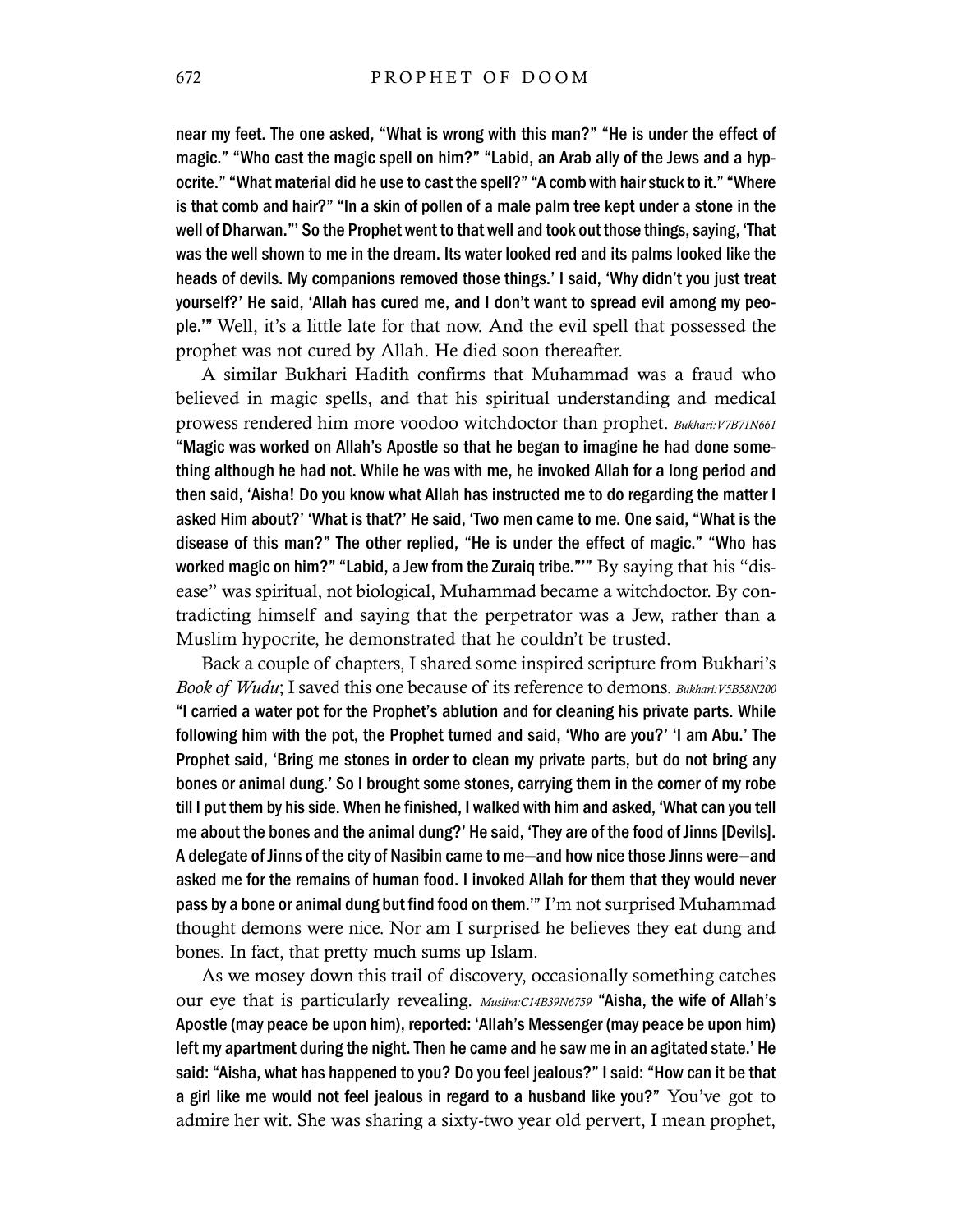with twenty-four other children, sex slaves, concubines, and wives of every faith and description. It's only reasonable that she should express some anxiety "in regard to a husband like" him. "Thereupon Allah's Messenger said: "It is your devil who has come to you." [Bingo! Her "devil" had indeed come to her.] I said: "Allah's Messenger, is there a devil with me?" He said: "Yes." I said: "Is there a devil attached to everyone?" He said: "Yes." I said: "Allah's Messenger, is there a devil attached to you also?" [Now for the moment of truth…] He said: "Yes."'" Muhammad finally got something right. But alas, even *that* was wrong.

The Hadith ends with the Prophet saying: "But my Lord has helped me against my devil and as such I am absolutely safe from his mischief." The spirit that controls demons is Lucifer. They stopped reporting to Yahweh at least 6,000 years ago. As we have learned, "mischief" has a peculiar Islamic definition. A "mischief maker" is someone who rejects Muhammad, Allah, the Qur'an, Sunnah, and Islam. No doubt Lucifer, as Muhammad's Lord, ordered the devil who possessed his prophet to keep him from such *mischief*.

Demons provide the bookends for Islam. Twenty-two years earlier, Islam was born when Muhammad received a recital from a demonic spirit late one night. The experience was horrible, nearly pressing the life out of him. The new "prophet" tried to commit suicide. Terrorized, he ran home to his sixty-yearold wife, crying, "I fear that something bad has happened to me. I have been possessed." Now, in the throes of death, days from his last breath, Allah's messenger tells his teenage wife that the devil never left him. He had become comfortable enough with his demonic spirit to explain that the "devil" was "attached to him."

There was no one closer to Islam's "Godfather" than Aisha. Every Hadith reporting the circumstances surrounding the birth of Islam and the death of its prophet, comes from her lips. She alone reported the nature of Qur'an revelations, saying that the inspiration process was like the clanging of a bell in her husband's head. She also said, "Anyone who claims Muhammad saw Gabriel more than twice is a liar." And that's a serious problem because a "devil" was "attached" to him. It is little wonder he was morally bankrupt and vicious.

But more important than that, Lucifer, by controlling Muhammad's devil, was able to control his prophet. It's why his example was so abysmal (as in "from the abyss"). It's why his Sunnah was a terrorist manifesto and why the Qur'an was so mean spirited. Lucifer knows nothing of choice, thus Islam was all about submission and obedience. Lucifer knows nothing of love, thus Islam focused on hate and fear. Lucifer despises truth, life, and especially salvation, thus Islam was about deceit, death, and especially damnation. The reason why has just been explained. He was the Devil's advocate.

Muhammad confirmed publicly what he had revealed privately to Aisha. *Muslim:C14B39N6757* "Allah's Messenger said: 'There is none amongst you with whom is not an attaché from amongst the jinn, a devil.' The Companions said: 'Allah's Messenger, is there a devil with you too?' Thereupon he said: 'Yes, but Allah helps me against him so I am safe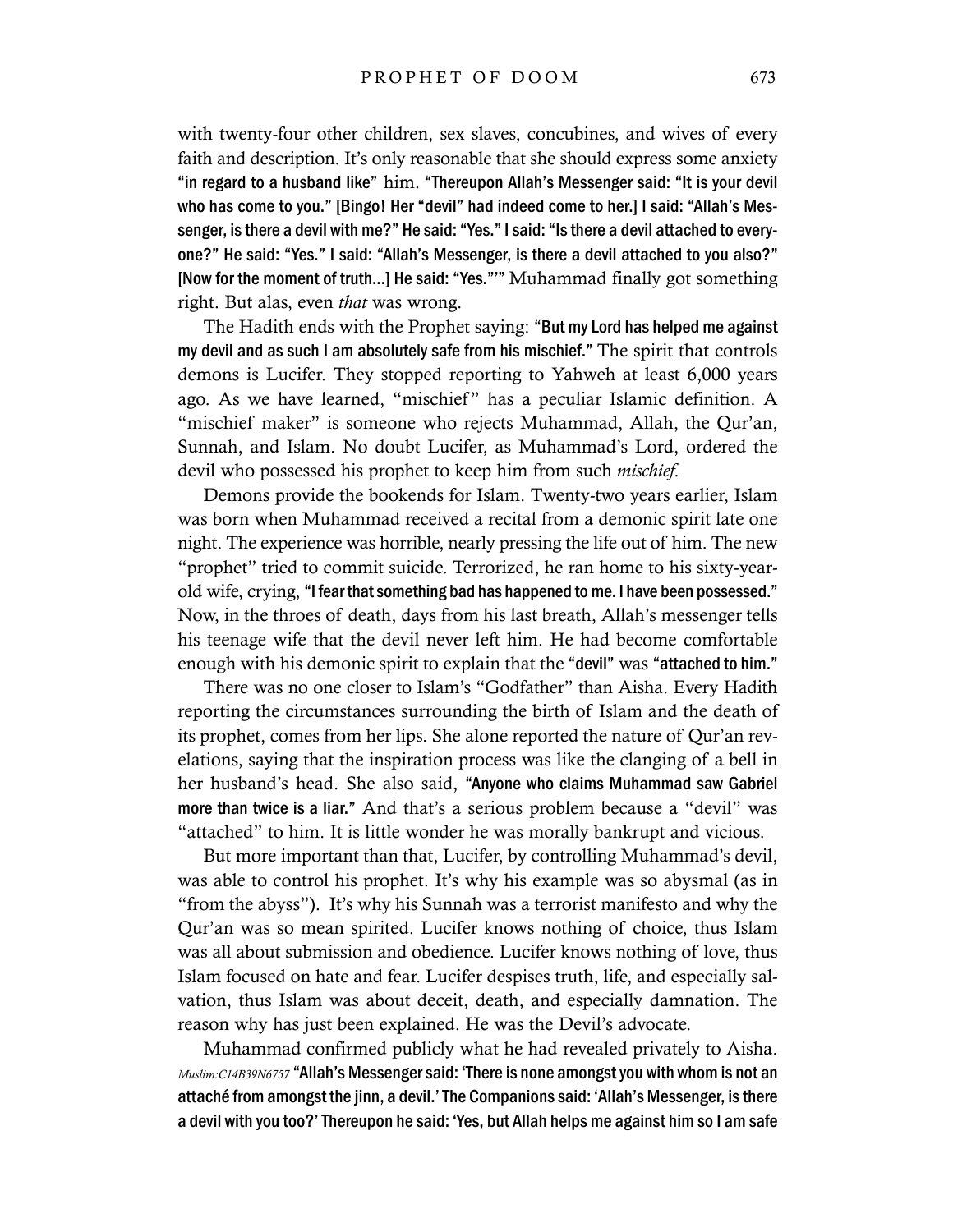from his hand and he does not command me but for good.'" The first thing that Team Islam did was to redefine its terms. Most bad things are considered good. For example, terrorism is good. So is jihad, holy fighting in Allah's Cause. Stealing booty is good. So is incest, rape, and slavery.

While we're on the subject of demons in Islam, I want to provide a variety of supporting confessions. The first is troubling because the Qur'an's initial revelation was a nightmare. *Bukhari:V4B54N513* "The Prophet said, 'A good dream is from Allah, and a bad or evil dream is from Satan; so if anyone of you has a bad dream of which he is afraid, he should spit on his left side.'" Speaking of nocturnal deceptions: *Bukhari:V4B54N533* "The Prophet said, 'Cover your utensils and tie your water skins, close your doors and keep your children close at night as Jinn spread out and snatch things. When you go to bed put out your lights, for the mischief-doer may drag away the candle and burn your house with you in it. Ata said, 'The prophet actually said "devils" instead of "Jinn."'"

Occult soothsayers are demonic messengers. As such, Muhammad knew all about them. *Bukhari:V4B54N508* "The Prophet said, 'While angels talk amidst the clouds about things that are going to happen, devils hear what they say and pour it in the ears of soothsayers as one pours something in a bottle, and they add one hundred lies to it.'"

This Hadith should send a jolt of terror up every Muslim's spine. Muhammad's Qur'an was recited in rhymed speech called rajaz poetry. So were many of these Hadiths. *Muslim:C10B16N4168* "Allah's Messenger said: 'He seems to be one of the soothsayers on account of the rhymed speech which he has composed.'" So would that make Muhammad a soothsayer or just the father of rap?

Lucifer's name is derived from the morning star, better known as the sun. *Bukhari:V4B54N494* "Allah's Apostle said, 'When the edge of the sun appears, don't perform a prayer till the sun appears in full. And when the lower edge of the sun sets, don't perform prayer till it sets completely. And you should not seek to pray at sunrise or sunset for the sun rises between two sides of the head of the devil Satan.'"

In his witchdoctor mode, the prophet proclaimed: *Bukhari:V4B54N484* "Fever is from the heat of the Hell Fire; so cool it with water.'"

A devil must have disobeyed Lucifer's command so…*Bukhari:V4B54N634* "The Prophet said, 'A strong demon from the Jinn came to me yesterday suddenly, so as to spoil my prayer, but Allah enabled me to overpower him, and so I caught him and intended to tie him to one of the pillars of the mosque so that all of you might see him.'"

With each Satanic Verse, Islam continued to self destruct. *Bukhari:V1B11N582* "Allah's Apostle said, 'When the Adhan [the call to prayer] is announced, Satan takes to his heels and passes wind with noise during his flight in order not to hear the Adhan." While Satan is an ass in the figurative sense, he lacks human anatomy and thus a digestive system and anus. *Bukhari:V3B33N254* "Satan circulates in the human being as blood circulates. I was afraid lest Satan might insert an evil thought in your minds." While Satan hasn't "circulated" within anyone, including Muhammad, the damage he did was far worse. Islam corrodes its victim's mind so that they lose the ability to think rationally.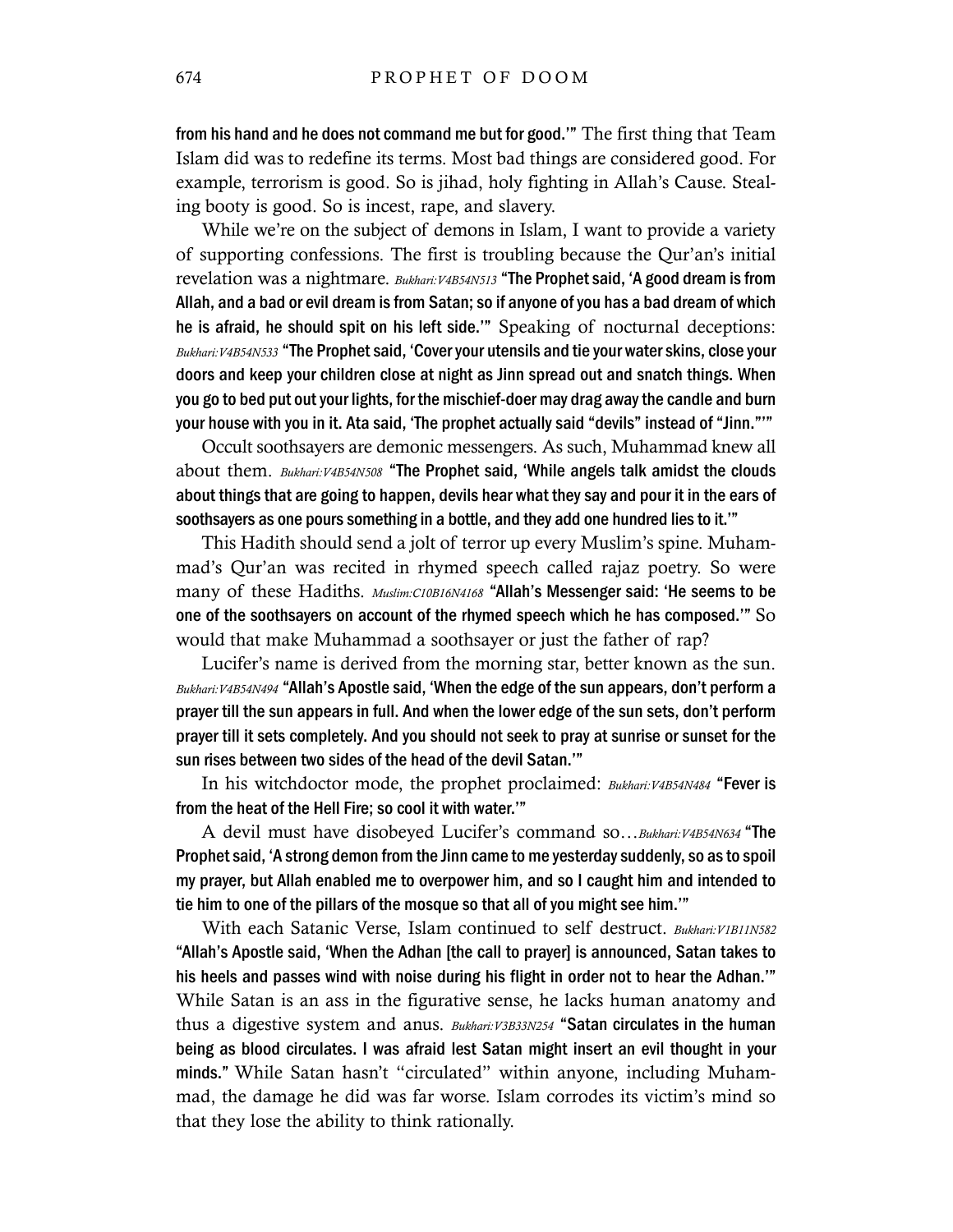Then moving from back to front, and inside out, we find: *Bukhari:V4B54N509* "The Prophet said, 'Yawning is from Satan and if anyone of you yawns, he should check his yawning as much as possible. If anyone during the act of yawning should say: "Ha," Satan will laugh at him.'" Our Satanic journey continues with: *Bukhari:V2B21N245* "A person slept in and missed the morning prayer, so the Prophet said, 'Satan urinated in his ears.'" If Satan and Allah were not the same, Satan would have no reason to be troubled by a Muslim missing a prayer to Allah.

Not a moment too soon, our anatomical voyage ends with: *Bukhari:V4B54N516* "The Prophet said, 'If anyone rouses from sleep and performs ablution, he should wash his nose by putting water in it and then blow it out thrice because Satan has stayed in the upper part of his nose all night.'" If Muhammad had aspired to being nothing more than a witchdoctor, his patients would have sued him for malpractice. How is it then that a billion people trust this false prophet with their souls?

This next Hadith requires some thinking. It opens with a prophetic order to protect the prophet's booty and closes with a conundrum. *Bukhari:V6B61N530* "Allah's Apostle ordered me to guard the Zakat revenue of Ramadan. Then somebody came and started stealing the foodstuff. I caught him and said, 'I'm going to take you to Allah's Apostle!' He replied, 'Please don't take me to him. If you spare me that fate I will tell you a few words by which Allah will benefit you.' So then he said, 'When you go to bed recite Ayat-al-Kursi, (Qur'an 2:255) for then a guard from Allah will protect you all night long, and Satan will not be able to come near you till dawn.' When the Prophet heard the story he said to me, 'He who came to you at night told you the truth although he is a liar; and it was Satan.'" Starting at the beginning, the zakat was called "revenue," not charity. By this time there were only Muslims in Medina, so the order to guard the storehouse means the first Muslims couldn't be trusted. The thief couldn't be Satan, for why would a spirit steal food? Further, why would someone trust a thief *or* Satan to share Qur'anic insights? The referenced verse (2:255) says that Allah is God and that everything belongs to him. Quoting it makes no sense if Satan is Allah's enemy. But it makes perfect sense if Satan is using Allah as a disguise. Yet by saying that it will protect one from Satan, it no longer makes sense. But speaking of senseless, how can one who told the truth be a liar?

So that I don't leave you in the same quandary Muhammad left his stooge, the answer is simple. Satan is everywhere in Islam. He's in the Qur'an, in the prophet, in the bodies of believers, in their homes, in Muhammad's harem, and in his booty. Lucifer is a liar, so each time the Qur'an says: verily, truthfully, truly, surely, the right path, or the true religion, rest assured, he's lying. There is a reason the Sunnah says: *Tabari VI:107* "Satan Cast a False Qur'an Revelation on the Messenger of Allah's Tongue." And it's the same reason surah 22:52 claims: "Every Messenger or Prophet before you recited the message Satan cast into his recitation."

**☆ ☆ ☆ ☆**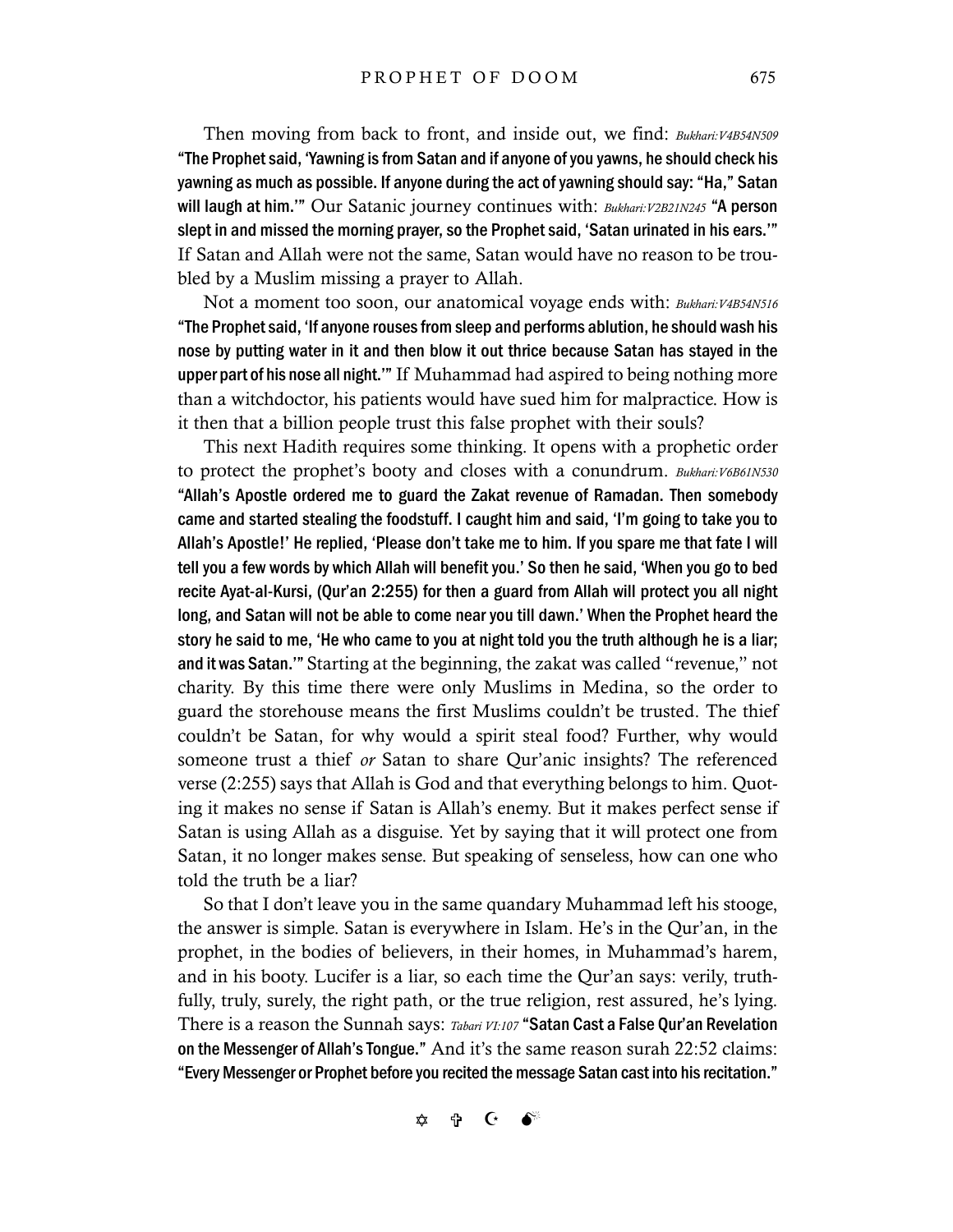Returning to Islam's death bed: *Tabari IX:166* "May Allah curse those who make the tombs of their prophets places of worship," the dying man grumbled, not knowing that Jews don't have shrines and Christians celebrate the fact that Christ *doesn't have* a tomb. Yet...*Bukhari:V2B23N414* "The Prophet in his fatal illness said, "Allah cursed Jews and Christians because they took their Prophets' graves as places for praying.'"

*Tabari IX:167* "Muhammad waged war against the false prophets [slitting his own wrists would have done nicely] by sending messengers with instructions to get rid of them by artful contrivance [plot, machination, or device]." Hitler had a word for "artful contrivance." He called it propaganda. Con men don't like competition. Even today, Islam deceives its non-Muslim enemies using *"al Takeya,"* which means the "Legal Lie." Calling Jihad a "Spiritual Struggle" is a *"Takeya."*

His rivals eliminated, the Prophet turned his attention to weightier matters. *Tabari IX:168* "He turned to me, saying, 'Abu Muwayhibah, I have been given the keys of the treasuries of this world.'" It was always about the money. While demons provide the bookends for history's most "artful contrivance," nothing but money and blood fills the pages in between.

Knowing that the Grim Reaper was calling his name, Muhammad decided to visit his final accommodation. *Tabari IX:169* "Aisha said, 'When the Messenger returned from the Baqi cemetery he found me. He was suffering from a headache and crying. 'Alas, O my head!' He moaned, 'Nay, by Allah, O Aisha, rather alas, O my head!'" While his pain brings me no pleasure, to know he suffered is some small consolation to the billions he has made suffer.

"Then he said, 'Would it distress you if you were to die before me so that I could take care of your body, wrap you in a shroud, pray over you, and bury you?'" The Hadith says that Aisha was just eighteen years old, so she was a little young to be buried. However, Muslims were never very good with math. Since we are in the eleventh year of the Islamic Era and the fifty-three year old prophet married his child bride at its onset, she must have been seven, not nine, when she was removed from the swing, plucked from childhood and thrust into his lap. "Aisha replied, 'It seems to me that if you were to do that you would return to my apartment and would party with another one of your wives.'" Out of the mouths of babes.

While out visiting his future quarters, the prophet revealed this racist verse: *Bukhari:V2B23N457* "The Prophet went out after sunset and heard a dreadful voice. He said, 'The Jews are being punished in their graves.'"

*Bukhari:V5B59N727* "When the ailment of Allah's Apostle became aggravated, he requested his wives to permit him to be nursed in my apartment. They gave him permission. He came out between two men with his feet dragging on the ground."

Reverting to witchcraft: *Tabari IX:121/Bukhari:V5B59N727* "The Messenger's illness intensified, the pain became fierce, so he said after entering my apartment, 'Pour seven skins of water over me from different wells, and from skins whose mouths have not been untied, so that I may give advice to the people.'" Feeling guilty and dreading his own encounter with eternity, he said, "Your rights are dear to me so whomever I have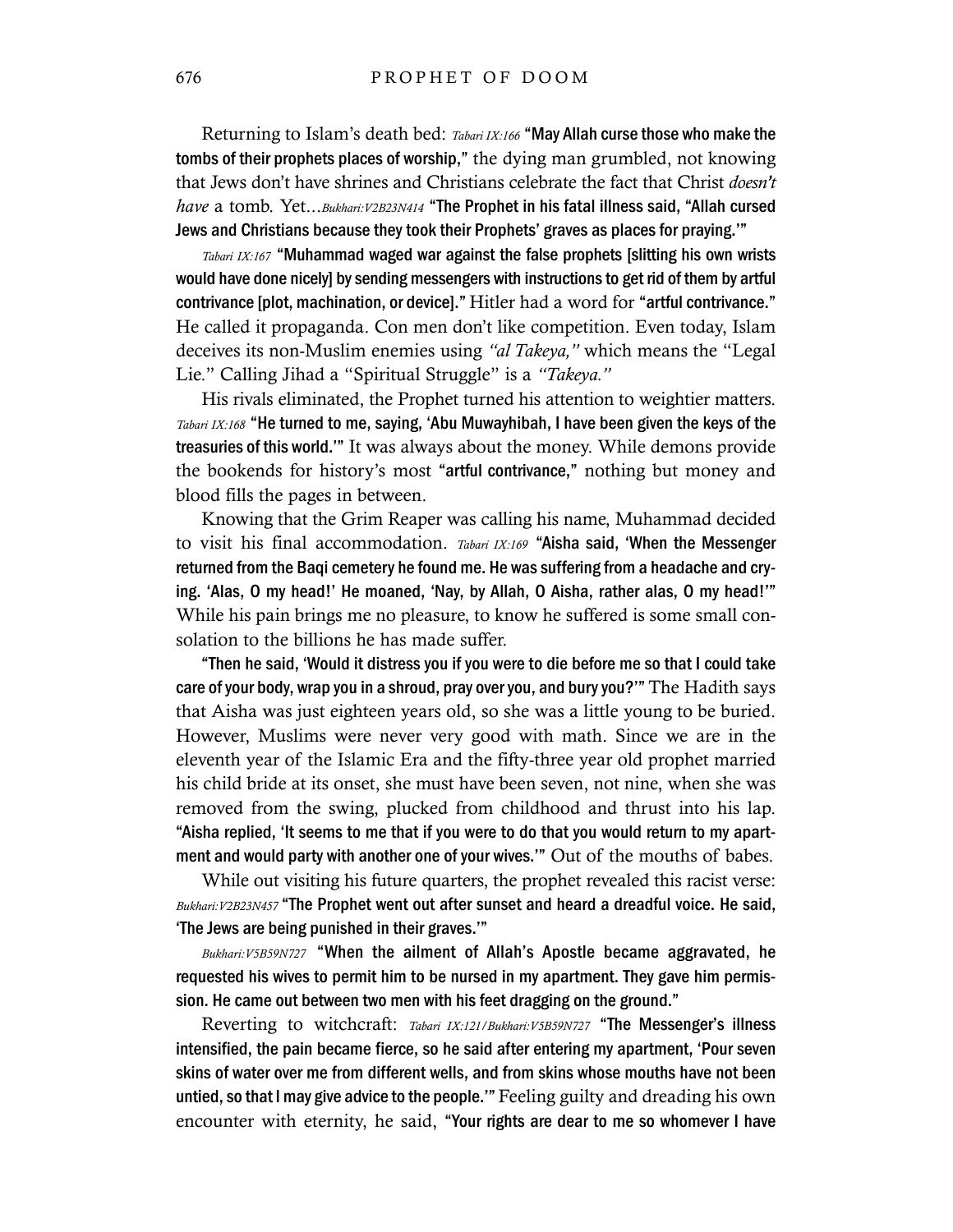flogged on his back with a whip, here is my back—let him avenge. Whomever I have reviled, here is my honor—let him retort…that he should absolve me from it so that I shall meet the Lord while I am exonerated.'" Yes, it's true. Muhammad was concerned about meeting his Lord. Islam's lone prophet was unsure of his own salvation.

*Bukhari:V5B59N727* "When Allah's Apostle became seriously sick, he started covering his face with a woolen sheet. When he felt short of breath, he removed it, and said, 'That is so! Allah's curse be on Jews and Christians.'" I don't think he had a nice bone in his body.

*Tabari IX:174* "The Messenger's pain became so severe he said, 'Give me pen and paper so I may write a document for you so you will never go astray after me.'" He knew that the Qur'an was rubbish and was trying to make amends. Yet there's a time bomb lurking in Muhammad's unguarded words. His timeless document was going to be from him, not his ilah. There was no pretense of receiving a divine revelation. His final masterpiece was going to be from his own hand.

Speaking of the Qur'an, guess what? Muhammad never asked or ordered anyone to collect his surahs and write them down in a book. Not one, ever. With a thousand "obey me," "pay me," and "go fight for me," there wasn't one "write for me." He knew the Qur'an was revealed to serve his interests and that it would be of no value once he was gone.

Recognizing that their prophet was illiterate and about to make a fool of himself: "His companions wangled over it. But it did not befit them to carry on a dispute before a prophet. Some people said, 'What's the matter with him? Is he talking nonsense? He is delusional.' [It's a shame it took them so long to figure it out.] Others said, 'We must ask him for an explanation.' So they went back to him and repeated what had been said. The prophet replied, 'Leave me alone.'"

Bukhari reports it this way: *Bukhari:V5B59N716-V4B52N288* "The ailment of Allah's Apostle became worse. He said, 'Fetch me something so I may write something to keep you from going astray.' The people differed in this matter, and it was not right to differ before a prophet. Some said, 'What is wrong with him? Do you think he's delirious? Let's ask him.' So they went to the Prophet and asked. He said, 'Leave me, for my present state is better than what you question me about.' Then he ordered them to do three things. He said, 'Turn the pagans out of the Arabian Peninsula; give gifts to the foreign delegations as you have seen me dealing with them.'" Like I said, Muslims were never good at math.

Another Hadith reports: *Tabari IX:175* "Bring me a tablet, or a plank of the shoulder blade and an inkpot, so that I can write for you a document, after which you will not go astray.' Some said, 'The Messenger of Allah is out of his mind.'"

This confirms my speculation. Muhammad was proposing a new revelation from himself to keep his followers obedient even after his death. *Bukhari:V5B59N717* "When the Prophet was on his deathbed and there were some men in the house, he said, 'Come near, I will write something to keep you obedient.' His Companions said, Allah's Apostle is seriously ill and we have the Qur'an. Allah's Book is sufficient.' So they started disputing. Some said, 'Give him writing material.' Others said the other way round. So when their differences increased, Allah's Apostle said, 'Get out.' No doubt, it was very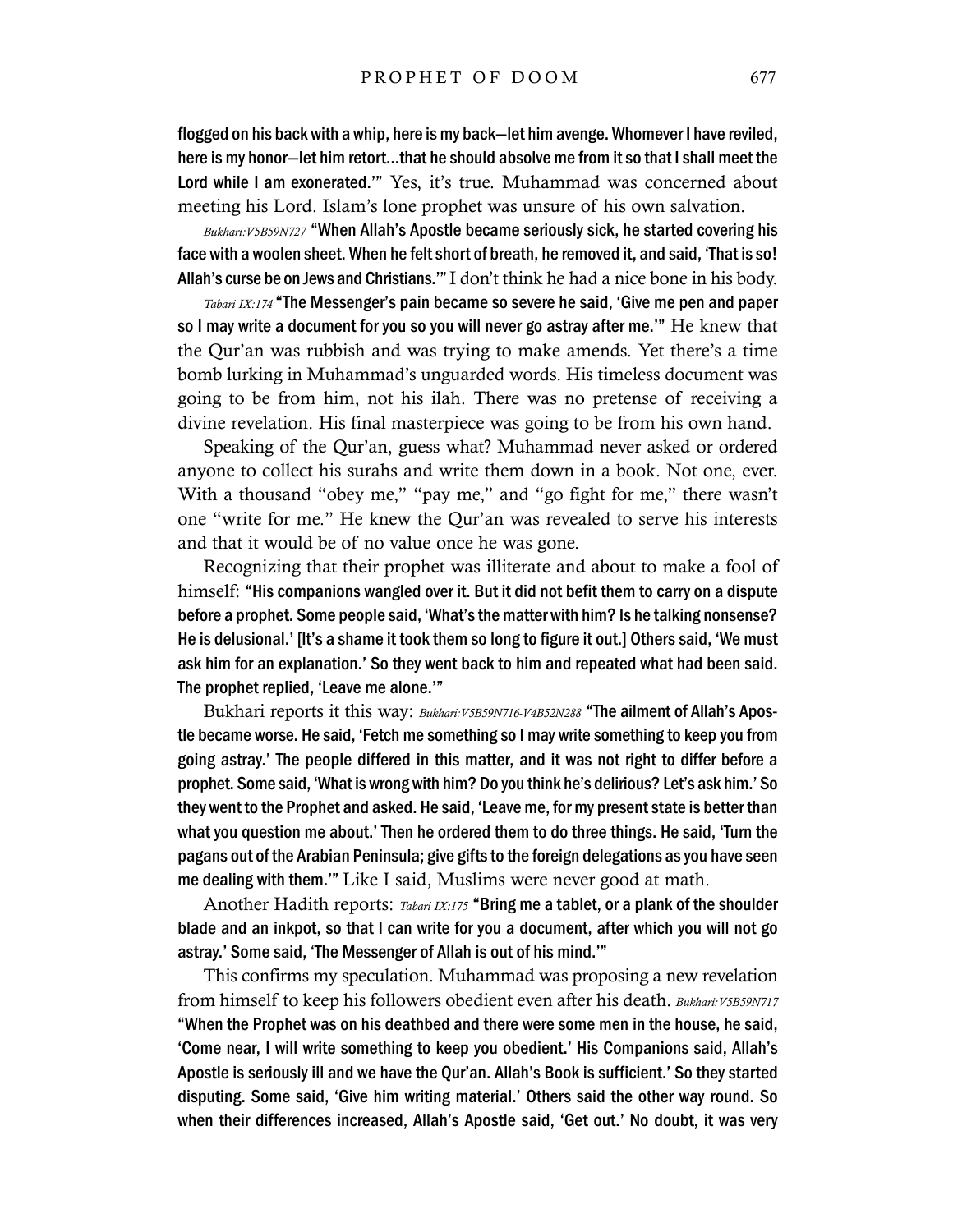unfortunate and a great disaster that he was prevented from writing that writing because of their differences and noise.'" It wouldn't have made a difference because it wouldn't have been different. Muhammad was Allah, which is why the Qur'an and Hadith speak with one voice.

*Bukhari:V5B59N713* "The Prophet in his ailment used to say, 'Aisha! I feel the pain caused by the food I ate at Khaybar. My aorta is being cut from that poison.'" If it were true, Muhammad would be elevated to "martyr status." He'd gain a direct pass into Allah's brothel and earn seventy virgins rather than the regular allotment.

I dare say, Muhammad was no fun to nurse: *Bukhari:V5B59N735* "We poured medicine in one side of the Prophet's mouth and he started pointing to us, meaning to say, 'Don't pour medicine in me.' When he felt a little better, he said, 'Didn't I forbid you to pour medicine in my mouth?' We said, 'We thought it was because of the dislike patients have for them.' He said, 'Let everyone in the house be given medicine by pouring it in his mouth while I am looking at him.'"

"Blowing" and "cupping" were both prescribed Islamic cures and Satanic practices. The prophet preferred them. *Bukhari:V6B61N536* "Aisha said, 'Whenever the Prophet went to bed he used to cup his hands together and blow over them, rubbing his hands over whatever parts of his body he was able to rub. He used to do that three times.'" *Bukhari:V5B59N714* "Whenever Allah's Apostle became ill he used to recite the last two Surahs of the Qur'an and then blow his breath and pass his hands over himself. When he had his fatal illness, I started reciting and blowing my breath over him as he used to do. Then I rubbed the hand of the Prophet over his body." The Qur'an had not yet been ordered, so there was know way of knowing the first surah from the last. But, should Aisha have been right, Muhammad ended his life speaking of himself. The  $114<sup>th</sup>$  surah says: "I seek refuge with the Lord of men, the King of men, from the evil of the whispering devil who blows temptations into the minds of men, who suggests evil thoughts to the hearts of men—from among the demons and men." It's hard to imagine a more incriminating way for a "prophet," especially this one, to end his life.

*Bukhari:V5B59N715* "I heard the Prophet while he was lying on his back say, 'O Allah! Forgive me.'" Even Muhammad could have been forgiven, but not by Allah. And that's why this false prophet was in such agony. *Bukhari:V5B59N731* "Aisha said, 'Allah's Apostle in his fatal illness, used to ask, "Where will I be tomorrow? Where will I be tomorrow?"'"

This Hadith is as nonsensical as the rest of Islam: *Bukhari:V5B59N719* "I used to hear the Prophet say that no Prophet dies until he is given the option to select either the worldly life or the life of the Hereafter." Sorry, not all prophets are scum, and they certainly aren't this stupid. Muhammad is saying that after a lifetime of dedicating oneself to God's calling and to revealing his truth, prophets are asked if they want to renounce their mission.

The first Muslims were a conniving and covetous lot. *Bukhari:V5B59N728* "Ali came out of the house of Allah's Apostle during his fatal illness. The people asked, 'How is the health of Muhammad this morning?' Ali replied, 'He has recovered with the Grace of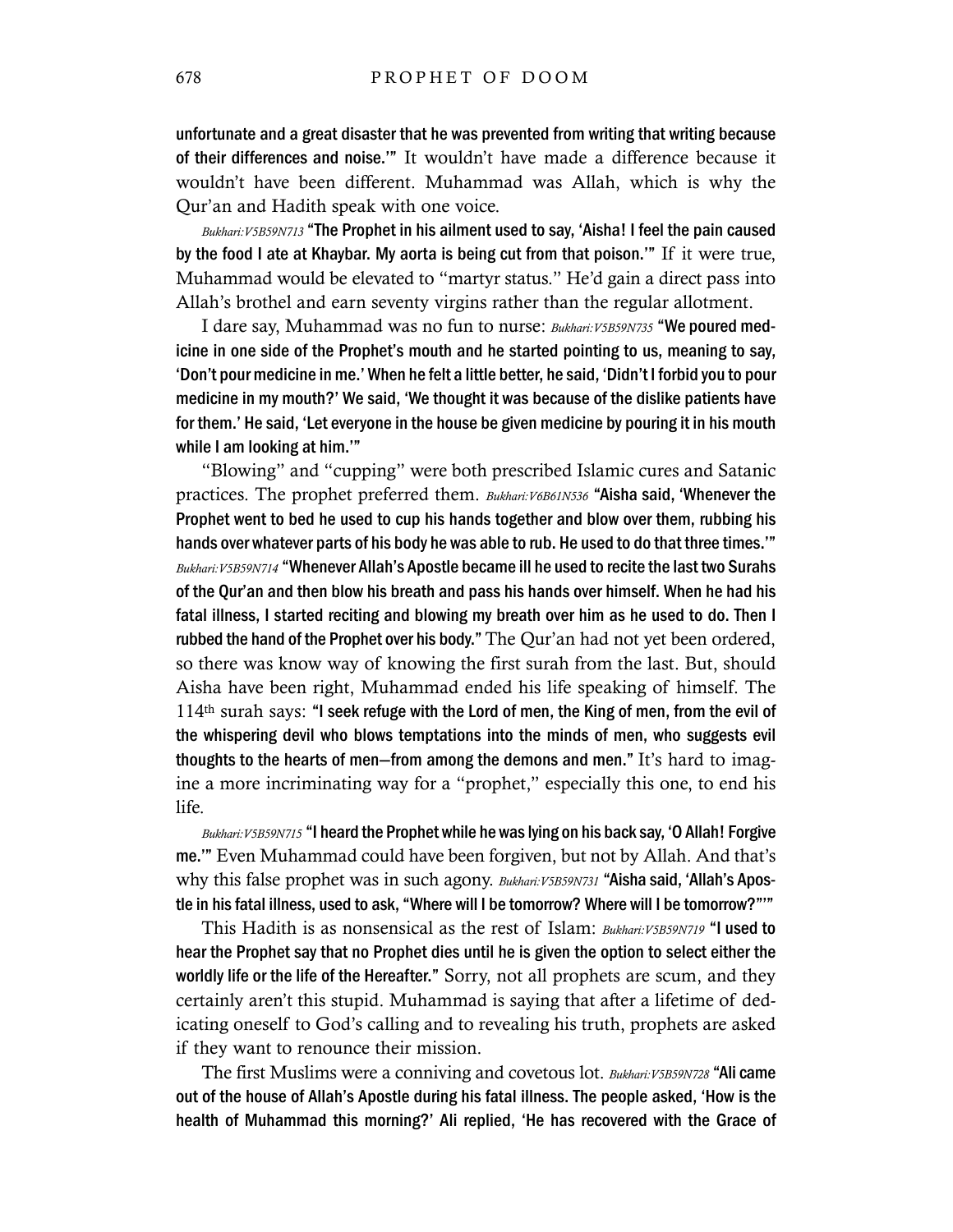Allah.' 'Abbas bin Abdul Muttalib held him by the hand and said, 'He will die from this ailment, for I know how the faces of the offspring of Abdul Muttalib look at the time of their death. So let us go to him and ask who will take over the Caliphate. If it is given to us we will know, and if it is given to somebody else, we will inform him so that he may tell the new ruler to take care of us.' Ali said, 'If we asked him for the Caliphate and he denies it to us, the people will never give it to us after that.'"

Loitering in the mosque, just outside the doorway to Aisha's apartment, some Muslims... *Tabari IX:178* "said they were afraid that he might have pleurisy. He said, 'Pleurisy is from Satan and Allah would not inflict it on me.'" *Tabari IX:181* "Before Muhammad died, he cried, 'O my Lord, help me overcome the severity of the agony of death.'" *Bukhari:V5B59N730* "Aisha said, 'It was one of the favors of Allah towards me that His Apostle expired in my apartment on the day of my turn while he was leaning on my chest and Allah made my saliva mix with his at his death. Abd-Rahman entered upon me with a Siwak in his hand and I was supporting Muhammad against my chest. I saw the Prophet looking at it and I knew that he loved the Siwak, so I said, 'Shall I take it for you?' He nodded. It was too stiff for him to use and I softened it as He nodded his approval. He cleaned his teeth with it, crying, "Death has its tortures."'"

*Tabari IX:183* "Aisha said, 'Muhammad rubbed his teeth with it more energetically than I had ever seen him doing before. Then he put it down, and I found him getting heavy in my lap…and he died.'" He knew that he had dispensed some of the most revolting poison ever spoken. Millions would die, and billions would be damned, as a result of the words that had left his mouth. So seeing Muhammad use his last measure of life to scrub his mouth of death is the perfect way to say goodbye to the most evil man who ever lived.

**☆ ☆ ☆ ☆** 

Only one problem: Muhammad wasn't supposed to die. Allah had promised. And then there was the Messianic problem. "Jesus" had raised men from the dead; and Christ had *not* died, according to Allah. Remember the Night's Journey? All of the prior prophetic big shots, Adam, Abraham, Moses, and Jesus were alive, joining Islam's hallucinogenic prophet in the temple that wasn't there for a prayer and a glass of milk. Muhammad was supposed to be better than all of them.

*Bukhari:V5B59N733* "Abu Bakr came from his [stolen] house at As-Sunh on a [stolen] horse. He dismounted and entered the mosque, but did not speak to the people till he entered upon Aisha and went straight to Allah's Apostle who was covered with a [stolen] Yemenite cloth. He uncovered the Prophet's face and bowed over him and kissed him and wept, saying, 'Let my father and mother be sacrificed for you. Allah will never cause you to die twice. As for the death which was written for you, it has come upon you.'" It's telling that Bakr "bowed over him." The spirit that had made Bakr rich and powerful had been Muhammad's, not Allah's. Bakr's willingness to "sacrifice his father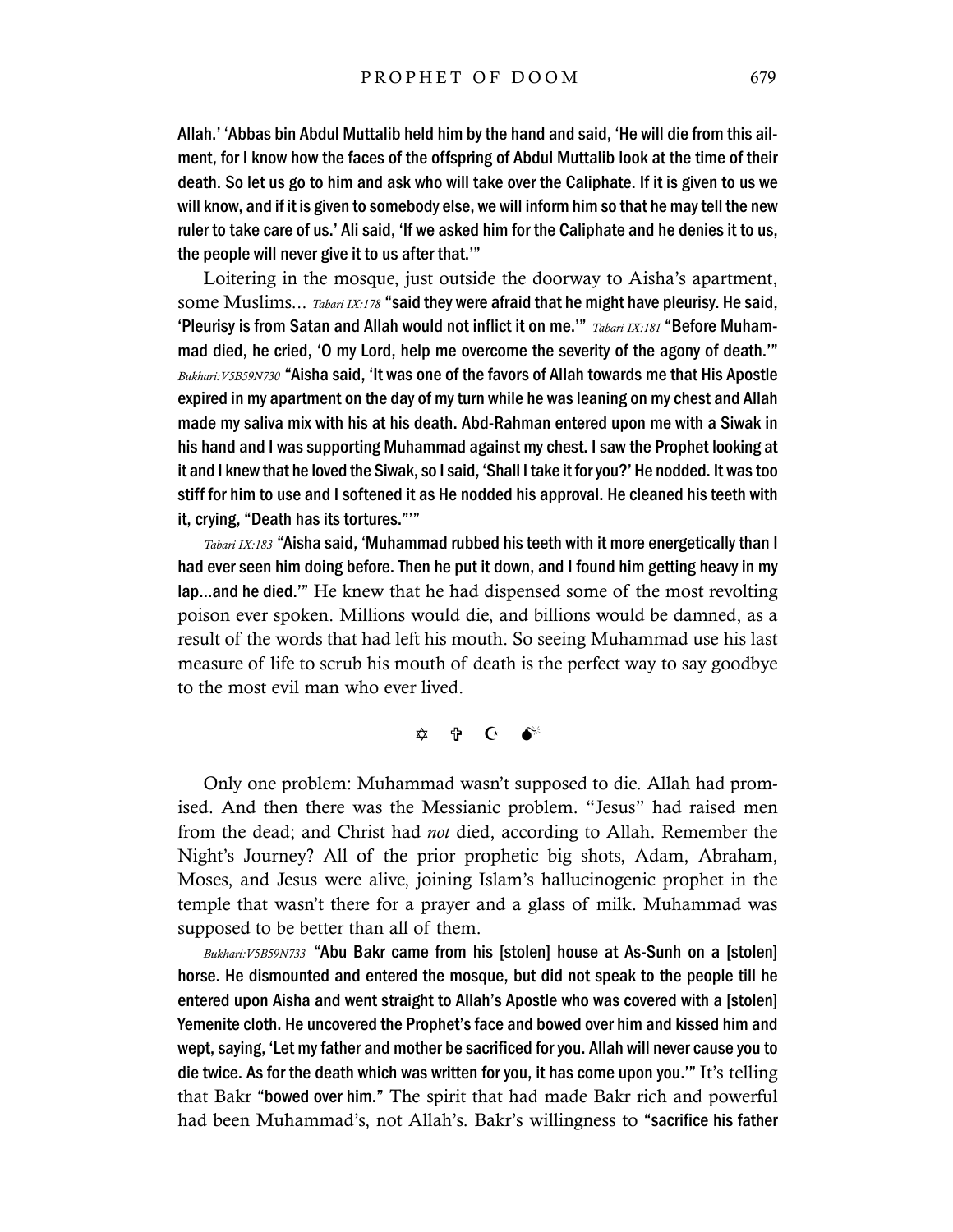and mother" to save the soul of his fallen comrade is also telling. The first Muslims had been corrupted to the point they had willingly and gleefully killed their closest relatives. And Muhammad had never given Muslims a plan of salvation. They lack a rational solution to the problem of sin even today. There is no atoning sacrifice to accept or perform to obtain forgiveness and thus come into the presence of a holy God. But, then again, that's not a problem for Islam. Their god is anything but holy.

*Tabari IX:187* "When the Prophet died, Umar stood up threatening the people, saying, 'Some of the hypocrites allege that the Messenger of Allah is dead. I swear by Allah that he is alive, not dead. By Allah the Prophet will return and he will go after those who are spreading lies about him. He will cut off the hands and the feet of those who claim that he is dead. He will crucify them.'" Sorry pal; he was certifiably and undeniably dead. And not a moment too soon.

*Bukhari:V5B59N733* "While Umar was talking to the people, Abu Bakr said, 'Sit down, Umar!' But he refused. So the people came to Abu and left him. Bakr said, 'To proceed, if you used to worship Muhammad, then Muhammad is dead, but if anyone of you used to worship Allah, then Allah is alive and shall never die. Allah said, 'Muhammad is no more than an Apostle, and indeed apostles have passed away before him.' (3:144) By Allah, it was as if the people never knew Allah had revealed this Verse before Abu recited it. Umar said, 'When I heard Bakr, my legs could not support me and I fell down, declaring that the Prophet had died.'" Abu Bakr just confirmed what I have been saying from the beginning. Muslims "used to worship Muhammad." Not out of respect, mind you. They worshiped Muhammad for the same reasons they would come to worship Allah. They feared him. They knew good Muslims would kill them the moment they stopped. And let's not forget: Islam had its rewards. Jihad had become holy, and booty had been made lawful and good.

Islam's first historian paints the drama like this: *Tabari IX:187* "Bakr saw that Umar would not listen. He went forward. 'I swear by the Lord of the Ka'aba that Muhammad is gone. Those people who formerly worshipped Muhammad must know that the deity you worshiped is dead. Those who formerly worshipped Allah must know that Allah is still alive and immortal.'" In death, Muhammad had given birth to the god he had conceived in life. They were separate and distinct for the first time.

*Bukhari:V5B59N736* "It was mentioned in the presence of Aisha that the Prophet had appointed Ali as successor by will. She said, 'Who says so? I was with the Prophet, supporting him against my chest, when he expired. I didn't hear anything. So how do the people say he appointed Ali as successor?'" Aisha had never forgiven Ali, when, after her little indiscretion, he had told Muhammad, "Women are plentiful. You can always exchange her for another one."

*Bukhari:V5B59N737* "I asked Abdallah, 'Did the Prophet make a will?' He replied, 'No.' I asked, 'How come?'" Because Lucifer had deceived his prophet. But his promise of eternal life was as useless as his promise of virgins for jihadists.

Umar and Bakr were at their wits' end to be sure, but so was Ali. He craved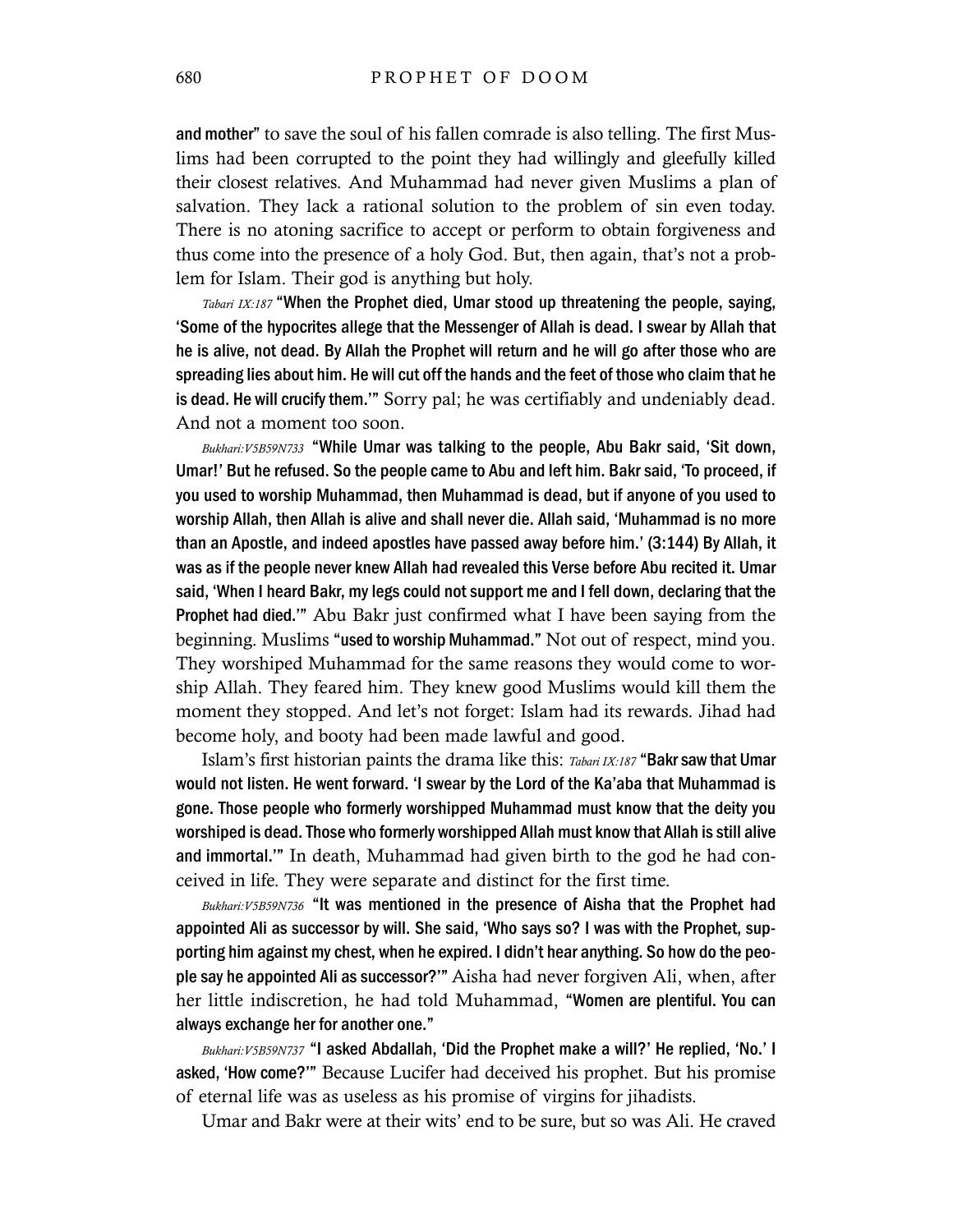the power others were swooshing in to grab. Before the body was cold, they were assembling their allies. *Tabari IX:188* "Zubayr drew his sword saying, 'I will not put it back until the oath of allegiance is rendered to Ali.' When this news reached Abu Bakr and Umar, the latter said, 'Hit him with a stone and seize the sword.'" Recognizing that Islam had been Muhammad's ticket to babes, booty, and power, the boys were ruthless. *Tabari IX:196* "Fatimah [Muhammad's daughter] and Ali [Muhammad's adopted son and Fatimah's husband] came to Bakr demanding their share of inheritance of the Messenger. They demanded Muhammad's land in Fadak and his share of Khaybar's tribute." But Bakr was unmoved. He had sacrificed his six-year-old daughter to make sure no one would cheat him out of what Muhammad had stolen. "Fatimah shunned him and did not speak to Bakr until she died. Ali buried her at night and did not permit Abu Bakr to attend her burial." This spat over money was not without consequence. It caused the rift that separated Sunni from Shi'ite. The scam that had been conceived to enrich its prophet had split over booty. How poetic.

Bukhari covers the financial feud this way: **Bukhari:V5B59N368** "Fatimah came to Abu Bakr, claiming her inheritance of the Prophet's land of Fadak and his share from Khaybar. Abu said, 'I heard the Prophet say, "Our property is not inherited."'" Muslims the world over are brainwashed to believe that their prophet died broke, with nothing more than his robe and sandals. But that, like so much of Islam, is simply not true. For example: *Bukhari:V4B52N308* "There was a man who looked after the family and the belongings of the Prophet called Karkara. He died and Allah's Apostle said, 'He is in the Hell Fire.' He had stolen a cloak from the Prophet's war booty."

Buried among the money grubbing Hadith are two that contradict a score of others. *Bukhari:V5B59N743* "The Prophet died while his armor was mortgaged to a Jew for thirty Sa's of barley." Sorry, I'm not buying that. Muhammad and his pals had murdered, enslaved, and exiled every Jew worth robbing. And...*Bukhari:V5B59N738* "Allah's Apostle did not leave a Dinar or a Dirham or a male or a female slave. He left only his white mule on which he used to ride, and his weapons, and a piece of land which he gave in charity for the needy travelers.'" So for argument's sake, let's say this one is right and all the others are wrong. It really doesn't matter if he died covered in stolen plunder or not. The fact he stole it is what's important. Criminal behavior destroys his credibility. The fact he had owned and used slaves, especially female slaves, speaks to his depraved character as well. And the fact that the most inspired Sunnah scriptures in Islam conflict with one another suggest that none of this can be trusted. And that's important too.

*Bukhari:V5B59N546* "Fatimah, the daughter of the Prophet, sent someone to Bakr, asking for her inheritance of what Allah's Apostle had left of the property taken from the Fai booty gained without fighting in Medina and Fadak, and what remained of the Khumus [Muhammad's fifth of the booty gained through fighting] of the Khaybar booty. On that, Abu said, 'Our property is not inherited. Whatever we leave is Sadaqa, but the family of Muhammad can eat of this property. I will not make any change in the estate of the Apostle and will dispose of it as he used to [bribing men to fight].' So Bakr refused to give anything to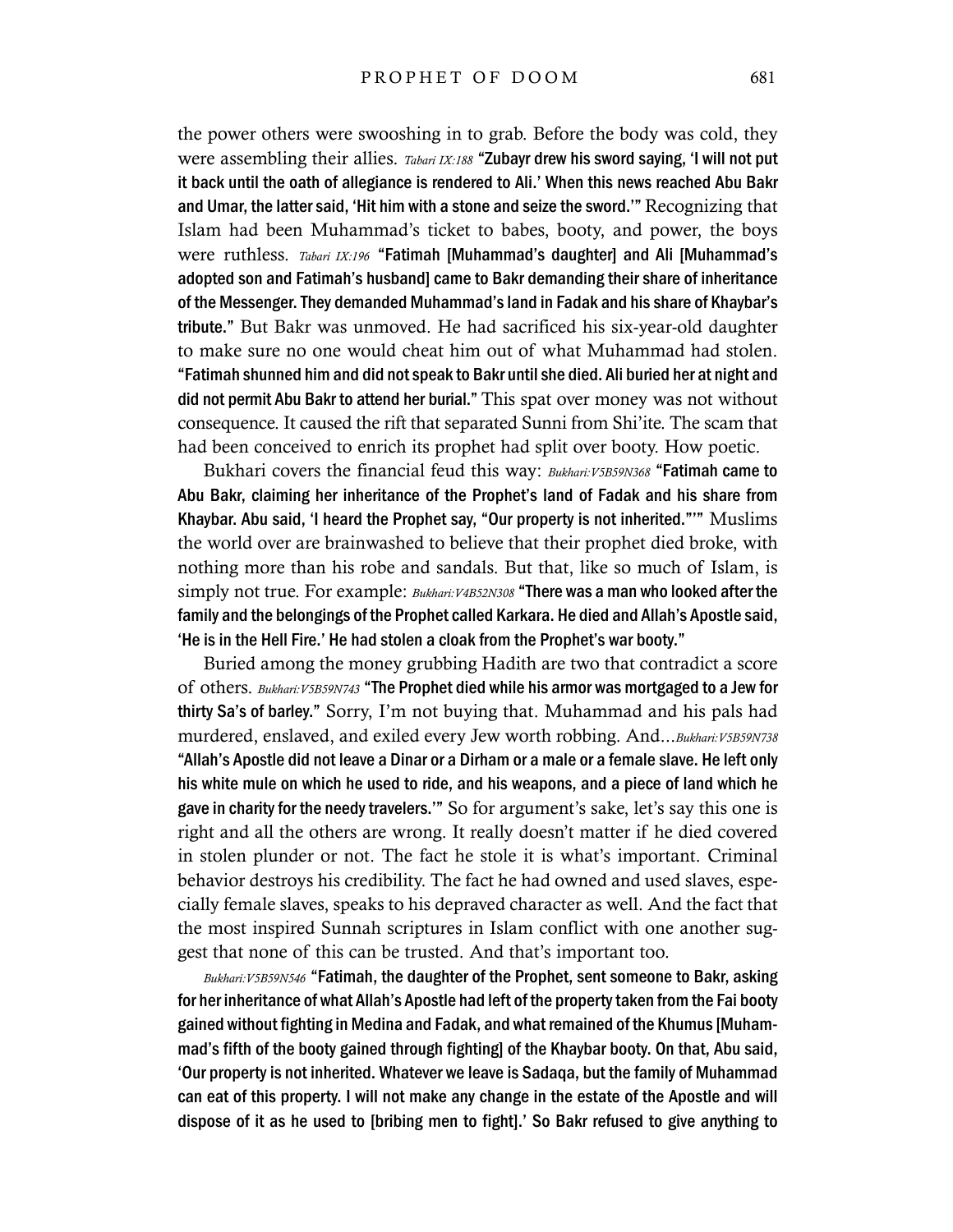Fatimah. She became angry. When she died, her husband Ali buried her at night without informing Bakr and he said the funeral prayer by himself. When Fatimah was alive, the people used to respect Ali, but after her death, Ali noticed a change in people's attitude towards him. So he sought reconciliation with Bakr. [The warlord is dead; long live the warlord.] Ali sent someone to Bakr saying, 'Come to me, but let nobody come with you,' as he disliked Umar. But Umar said, 'No, not alone.' 'What do you think he will do to me? I will go to him.' Ali uttered, 'Tashah-hud [a ritual prayer],' and said, 'I know your superiority and am not jealous, but you did not consult me in the question of rulership and I thought that I had a right to rule because of my near relationship to Allah's Apostle.'

"Thereupon Bakr's eyes flowed with tears. 'As for the trouble which arose between me and you about his property, I will spend it according to what is good, and will not leave any rule or regulation which I saw Allah's Apostle following in disposing of it.' [In other words: "You're out of luck kid. I've already grabbed the power and the money and I'm not giving you either."] Ali added, 'I believed that I had some rights in this affair and when you did not consult me in these matters, it caused me to feel sorry.'"

Even Aisha wasn't keen on the idea of her dad running the Islamic war machine. *Bukhari:V5B59N727* "Aisha added, 'I had argued with Allah's Apostle repeatedly about his order that Abu Bakr should lead the people in his place. What made me argue so much was that it never occurred to my mind that after the Prophet, the people would ever love a man who had taken his place. I felt that anybody standing in his place would be a bad omen to the people, so I wanted him to give up the idea of choosing dad."

There was more bickering. The Meccans wanted to return the Ka'aba's custodianship back to the line of Qusayy. Bakr didn't qualify. And with the warlord dead, Arabs stopped paying the zakat tax. That was a problem because there was no village in Arabia left to rob. Islam was teetering on financial ruin. So Bakr did what any good fundamentalist Muslim would have done. He grabbed his sword, called his fellow militants, and forced the entire subcontinent into submission. He called it, "The War of Compulsion."

Bakr, like Muhammad, was in it for the money. This Hadith is very incriminating. There is no suggestion of salvation; religious ritual is discounted, but money reigns supreme. *Bukhari:V9B84N59* "When the Prophet died, Arabs reverted to disbelief. Umar asked Bakr, 'Should we fight these people? Remember, Allah's Apostle said, "I have been ordered to fight everyone until they say: 'None has the right to be worshipped but Allah,"' Bakr replied, 'By Allah! I will fight whoever differentiates between Salat [prayer performance] and Zakat [tax payment], as the Zakat must be taken from property according to Allah's Orders. If they refuse to pay me, I will fight them.' Umar said, 'I noticed that Allah opened Bakr's chest towards the decision to fight.'"

All the while the pungent aroma of Muhammad's rotting body was fouling his mosque. So the decision was made to bury the dead prophet as he had lived—beneath the bed upon which he had died morally a decade earlier. *Tabari IX:204* "They buried him where he died. Aisha's bed was removed and a grave was dug beneath it." The profiteer whose religious scam that had been conceived when,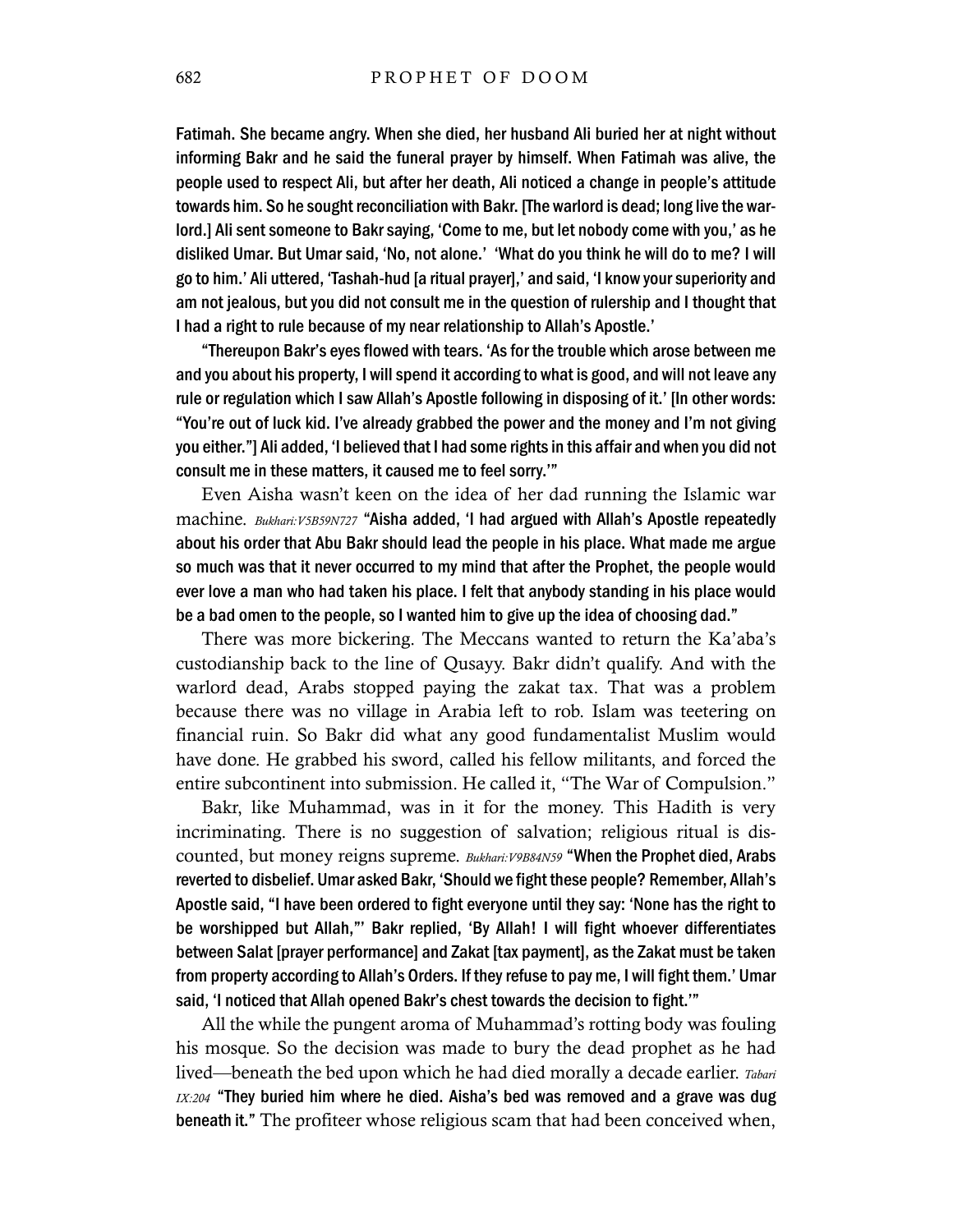terrified and suicidal, he had crawled into bed with his sixty-year-old wife died in the bed of his child bride. Mission accomplished: he had gained property, pleasure, and power. But at what cost?

 $\hat{\mathbf{x}}$   $\mathbf{h}$   $\mathbf{G}$   $\mathbf{S}^*$ 

I was not the only American troubled by the senseless acts of violence that preceded the destruction of the World Trade Towers or by the carnage that followed. The lethality of the poison required for men to believe slaughtering innocent souls is a service to God is beyond comprehension. Now, two years after having met personally with terrorists from al-Qaeda, Hamas, al-Aqsa Martyrs' Brigade, and Islamic Jihad, and having studied the Islamic scriptures they quoted, I am repulsed but no longer unaware. I recognize that the terrorists have not corrupted their religion; Islam has corrupted them. And I know that Muslim militants will continue to slaughter Christians and Jews, peaceful Muslims and atheists alike, until there are no more. So we can either eliminate Islam so that there is no longer an incentive for them to kill, or we can let Muslims eliminate us. Those are the only two options we have been given. They have declared holy war, and we must respond.

Sadly, all we have done thus far is to parade Islam's most articulate clerics and politicos on television and let them deceive our nation. Our president has lied to us. Our pastors, priests, and rabbis don't seem to care. Fact is, many have been willing to sacrifice your life for money and power. It's like Islam in a way. Muslims threaten clerics, politicians, and the media with angry demonstrations, protestations, boycotts, and even death if they speak out honestly about the obvious correlation between Islam and terror.

Thus far, I have shared hundreds of Qur'an verses commanding Muslims to fight. Muhammad, speaking for Allah made himself perfectly clear. *008.007* "Allah wished to confirm the truth by His words, 'Wipe the disbelieving infidels out to the last." *008.039* "So fight them until all opposition to Islam ends and all are obedient to Allah."

Speaking for himself, he unsheathed the same sword. Muhammad has blessed us with countless Jihad Hadiths chronicled by the likes of Ishaq, Tabari, and Bukhari. *Ishaq:618* "Kill the disbelievers wherever you find them. Lie in wait for them, ambush them, overwhelm them. I have ordered you to kill them." *Tabari VIII:141* "The battle cry of Muhammad's Companions was, 'Kill! Kill! Kill!'" *Bukhari:V4B52N196* "Allah's Apostle said, 'I have been ordered to fight people until they say, "None has the right to be worshipped but Allah."'" The four most important and holy books in Islam speak with the same voice. So what about the fifth? What does Muslim have to say about the first Muslims? His voice must be heard too, as no Islamic scholar disputes the authenticity of his inspired collection of Hadith.

By way of background, Muslim was born in 202 A.H. and died in 933 A.D. "He traveled widely to gather his collection of Hadith, including to Iraq, Saudi Arabia,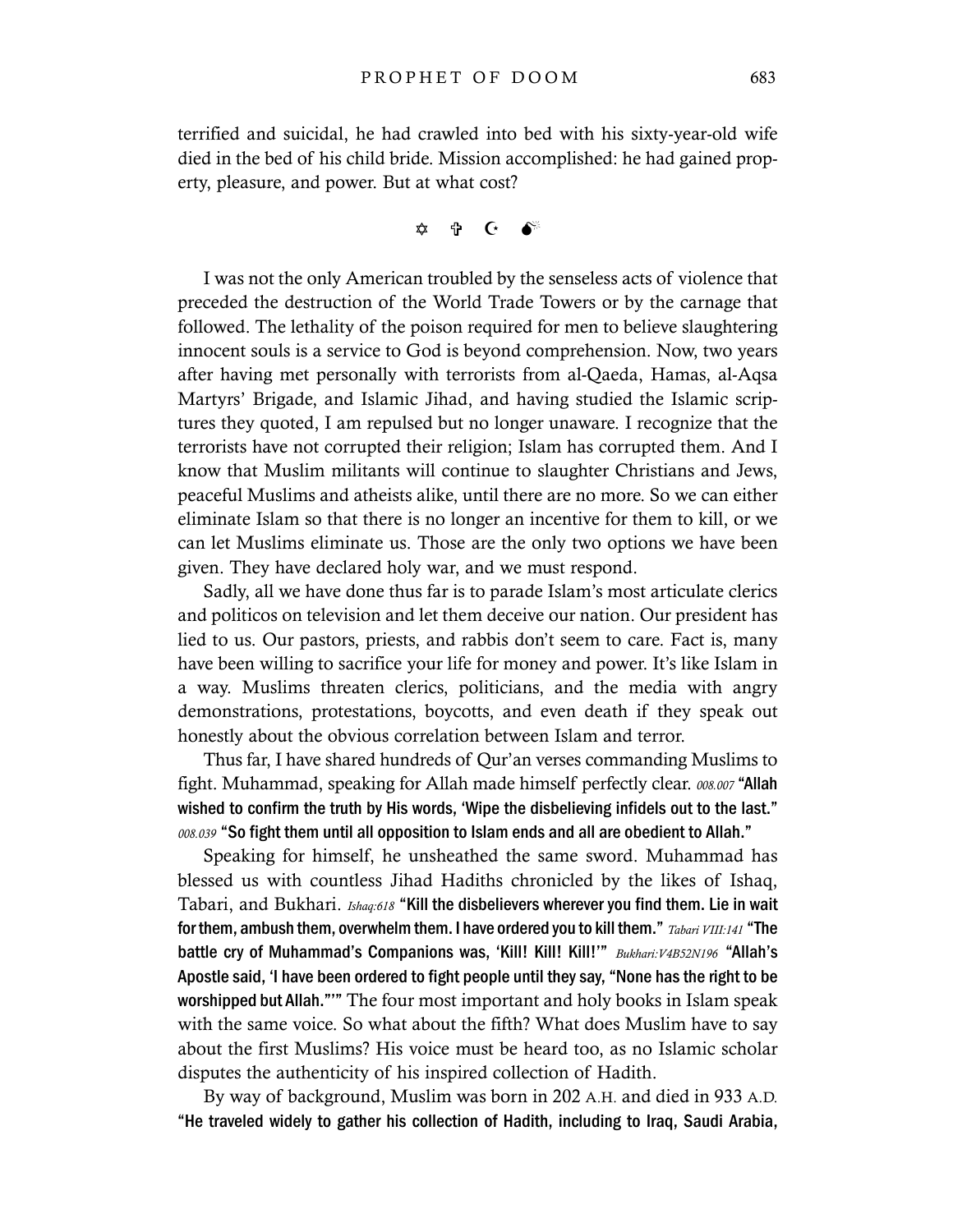Syria, and Egypt. Out of 300,000 Hadith which he evaluated, only 4,000 were extracted for inclusion into his collection based on stringent acceptance criteria. Muslim was a student of Bukhari." He had a great deal to report on the subject of Jihad. In fact, what he had to say is hard to miss.

Muslim begins his dissertation under the title: "Command For Fighting Against People So Long As They Do Not Profess That There Is No Ilah But Allah And Muhammad Is His Messenger." The first Tradition is a bolder version of a Bukhari Hadith, confirming that the first Islamic Caliphs fought for money, not souls. *Muslim:C9B1N29* "When the Messenger breathed his last and Bakr was appointed Caliph, many Arabs chose to become apostates [leaving Islam, rejecting Muhammad, Allah, and the Qur'an]. Umar said: 'Why would you fight against these people?' Bakr replied: 'I would definitely fight against anyone who stopped paying the Zakat, for it is an obligation. I would fight against them even to secure the cord used for hobbling the feet of a camel which they used to pay if they withheld it now.' Umar remarked: 'Allah had opened the heart of Bakr for understanding the justification of fighting against those who refused to pay Zakat.'" The War of Compulsion enslaved all Arabs. The reason for fighting was money. Islam stole Arab property and freedom.

*Muslim:C9B1N30* "The Messenger said: 'I have been commanded to fight against people so long as they do not declare that there is no god but Allah.'" That means Muslims must fight and kill non-Muslims until there are no more non-Muslims. No matter how you translate or interpret this Hadith, that is what these words mean. The only way to avoid the sword of Islam, and the loss of life and property, is to become one. Even then, if you don't pay the zakat tax and obey their every command, Muslims will hunt you down and kill you. And should you decide to leave their cult, they'll kill you for that too.

There will be no peace until there is no Islam. *Muslim:C9B1N31* "The Messenger said: 'I have been commanded to fight against people until they testify that there is no god but Allah, and they believe in me (that) I am the Messenger and in all that I have brought [the Sunnah/Hadith]. And when they do it, their blood and riches are protected.'" Muslims are commanded to follow Muhammad's example. They are ordered to fight non-Muslims in the Qur'an. Now, all people on earth, you and me included, are required to "believe in Muhammad," and to "believe Muhammad was the God's Messenger" if we want to live. And then to add insult to injury, if we want Muslims to spare our "blood and riches" we must believe in "all that Muhammad brought." All would include the entirety of the deeds and words recorded by Bukhari, Muslim, Ishaq, Tabari, and Allah. Go back and read Muhammad's creation accounts if you need to be reminded as to how insane such capitulation would be. And continue to read this collection of what "Muhammad brought" if you would like to know how lethal Islam can be.

Lest you think that this dire threat is an aberration, an isolated warning, consider this: *Muslim:C9B1N33* "The Prophet said: 'I have been commanded to fight against people till they testify that there is no god but Allah, that Muhammad is the Messenger of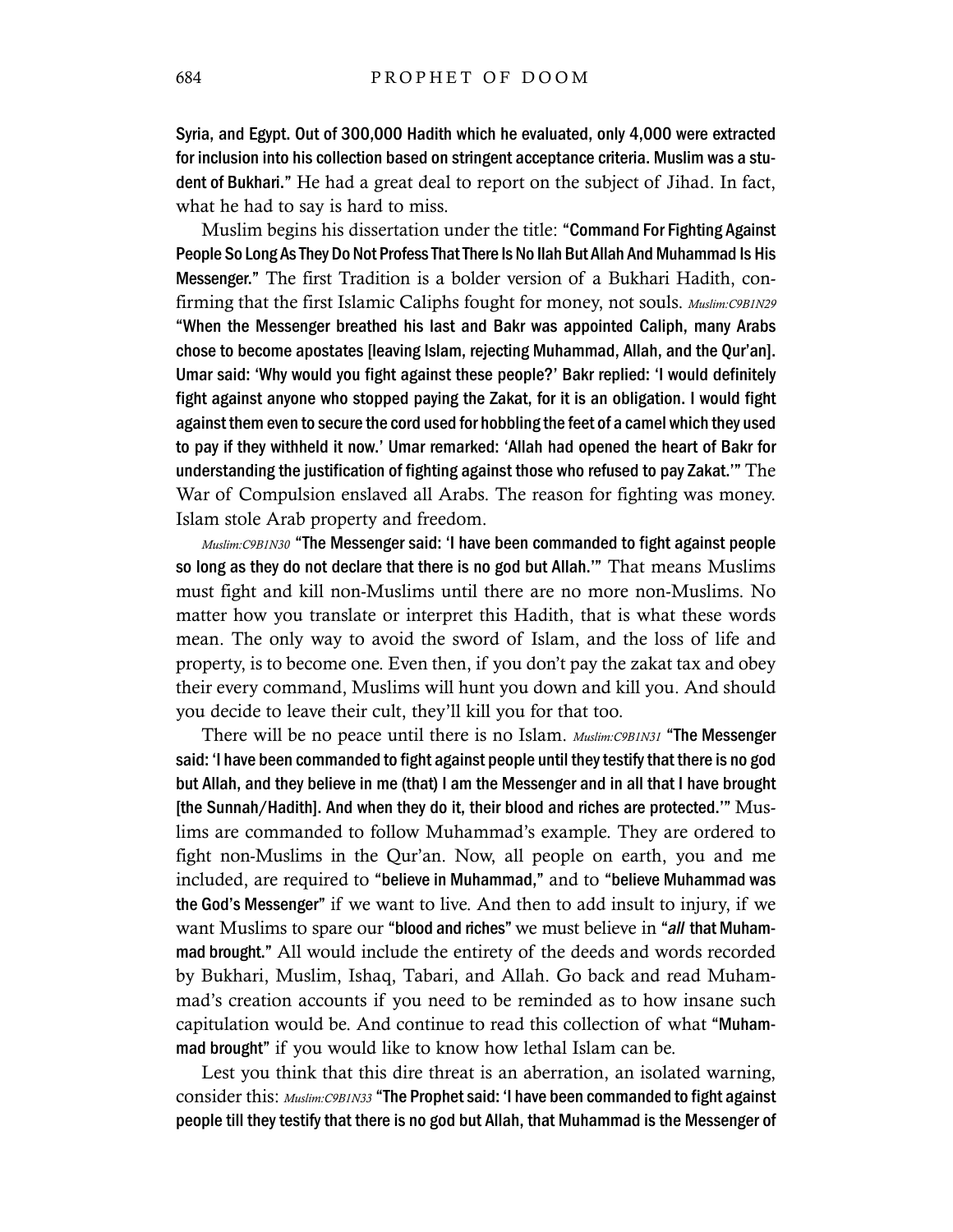Allah, and they establish prostration prayer, and pay Zakat. If they do it, their blood and property are protected.'" And if they don't submit, obey, and pay, they lose their blood and property.

*Muslim:C10B1N176* "Muhammad (may peace be upon him) sent us in a raiding party. We raided Huraqat in the morning. I caught hold of a man and he said: 'There is no god but Allah,' but I attacked him with a spear anyway. It once occurred to me that I should ask the Apostle about this. The Messenger said: 'Did he profess "There is no god but Allah," and even then you killed him?' I said: 'He made a profession out of the fear of the weapon I was threatening him with.' The Prophet observed: 'Did you tear out his heart in order to find out whether it had professed truly or not?' 'By Allah, I would never kill any Muslim so long as a person with a heavy belly would not kill.' Upon this a person remarked: 'Did Allah not say: "And fight them until there is no more mischief and religion is wholly for Allah?"'

While I do not understand Muhammad's question regarding cutting out the man's heart, nor the reference to obesity, I know what Allah had to say about this specific subject. *005.033* "The punishment for those who wage war against Allah and His Messenger and strive after corruption, making mischief in the land [those who refuse to surrender to Islam] is murder, execution, crucifixion, the cutting off of hands and feet on opposite sides, or they should be imprisoned. That is their degradation and disgrace in this world. And a great torment of an awful doom awaits them in the hereafter. Except for those who repent (and become Muslims) before you overpower them and they fall into your control." According to Allah, the Muslim militant who overpowered his victim and then impaled him after a confession of faith was justified. Since Muhammad revealed this surah, and since it was his last, and thus the most current in his memory, he should have known this as well. But he didn't recite it even though it provided a direct answer to the man's query. Instead he proposed a ghoulish conundrum.

The following is similar yet contradictory, all at the same time. *Muslim:C10B1N177* "The Messenger (may peace be upon him) sent us to raid Huraqat, a tribe of Arabs. We attacked the tribe early in the morning and defeated them. I and an Ansar man caught hold of a person of the defeated tribe. When we overcame him, he said: 'There is no ilah but Allah.' At that moment the Ansari spared him, but I attacked him with my spear and killed him. The news had already reached the Apostle, so when we came back he said: 'Usama, did you kill him after he had made the profession: "There is no ilah but Allah?"' I said. 'He did it only as a shelter.' 'Did you kill him after he had made the profession?' He went on repeating this to me till I wished I had not embraced Islam." Keep in mind that contradictory scripture is untrustworthy scripture. Liars lie, that's what liars do.

And speaking of liars, Muhammad demonstrated an inability to recall or apply his own scriptures. If I know them, why didn't he?

Those who say, "Islam is a peaceful religion, and jihad is a spiritual struggle," should have this verse tattooed on their foreheads. Like the Scarlet Letter in days gone by, we could use it to more readily recognize those who would deceive us so that others might kill us more readily. *Muslim:C20B1N4597* "The Prophet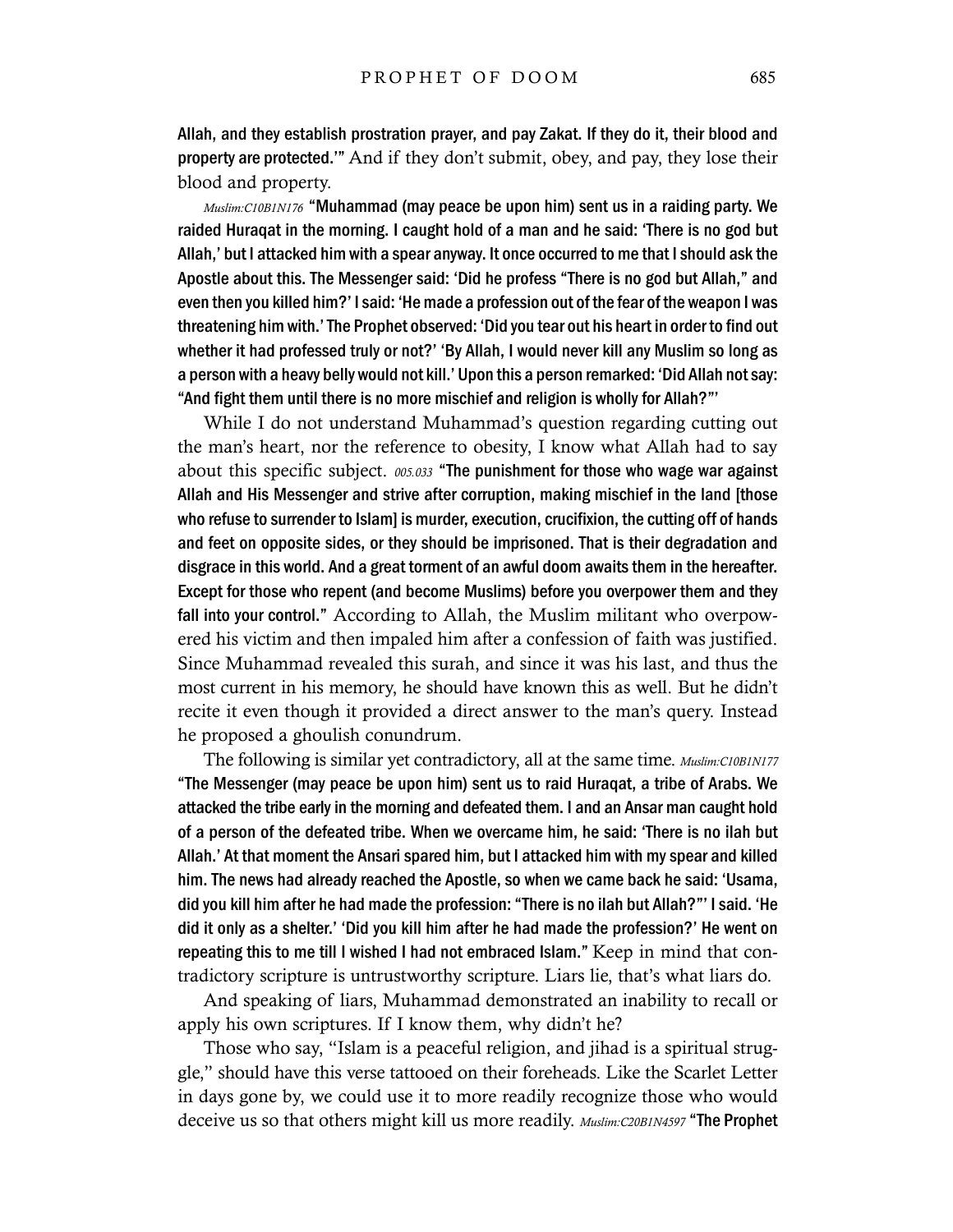(may peace be upon him) said at the conquest of Mecca: 'There is no migration now, but only Jihad, fighting for the Cause of Islam. When you are asked to set out on a Jihad expedition, you should readily do so.'" There is only Jihad. When Muslims are called to Jihad, they must go without hesitation. If they don't, they become hypocrites or apostates, who must be killed as a way of encouraging future Jihadists.

*Muslim:C22B20N4604* "We used to take oaths to Muhammad that we would listen to and obey his orders." Islam was an oath to serve and obey Muhammad. Period. Since he is dead now, why are so many people enslaved by him?

*Muslim:C26B20N4614* "I saw Allah's Messenger (may peace be upon him) twisting the forelock of a horse with his fingers as he was saying: 'A great benefit. A reward for rearing them for Jihad. The spoils of war have been tied to the forelocks of horses.'" Just imagine what was going through his twisted mind as he was lying to his people.

The 28th chapter of Muslim is entitled: "Merit Of Jihad And Campaigning In The Way Of Allah." There is nothing moral or spiritual in it. The first Hadith lets us know that Jihad is a selfish act, that Jihad is a call to war, and that Muhammad was a liar. *Muslim:C28B20N4626* "Allah's Apostle (mpbuh) said: 'Allah has undertaken to look after the affairs of one who goes out to fight in His Way believing in Him and affirming the truth of His Apostle. He is committed that He will either admit him to Paradise or bring him back to his home with a reward or his share of booty. By the Being [Satan] in Whose Hand is the life of Muhammad, if a person gets wounded in Allah's Cause he will arrive on the Day of Judgment with his wound in the same condition as it was when it was first inflicted; its color will be blood but its smell will be musk perfume. If it were not too hard on Muslims I would not lag behind any raid going out to fight in the Cause of Allah. But I do not have abundant means to provide them (the Mujahids [Islamic terrorists]) with riding beasts, nor have they all the means (to provide themselves with the weapons of Jihad). I love to fight in the Way of Allah and be killed, to fight and again be killed and to fight and be killed.'" That was the "Value Meal" of Jihad Traditions.

For those on a diet, this is a slimed-down version: *Muslim:C28B20N4628* "Allah has undertaken to provide for one who leaves his home to fight for His Cause and to affirm the truth of His word; Allah will either admit him to Paradise or will bring him back home with his reward and booty."

For our next tasteless treat, Islam serves up: *Muslim:C28B20N4629* "The Messenger (may peace be upon him) [Don't you love the knee-jerk, brain-dead, idiocy of adding "(may peace be upon him)" every time these buffoons mention their warlord?] said: 'One who is wounded in the Way of Allah—and Allah knows better who is wounded in His Way—will appear on the Day of Judgment with his wound still bleeding. The color (of its discharge) will be blood, (but) its smell will be musk." If it was dumb to say once, it's dumber to say twice. So, what would you call a man who mumbled such foolishness a third time? (Muslims called him Muhammad.) *Muslim:C28B20N4630* "Muhammad (mpbuh) said: 'Every wound received by a Muslim in the Way of Allah will appear on Judgment Day in the same condition it was inflicted, still bleeding profusely. The color…" You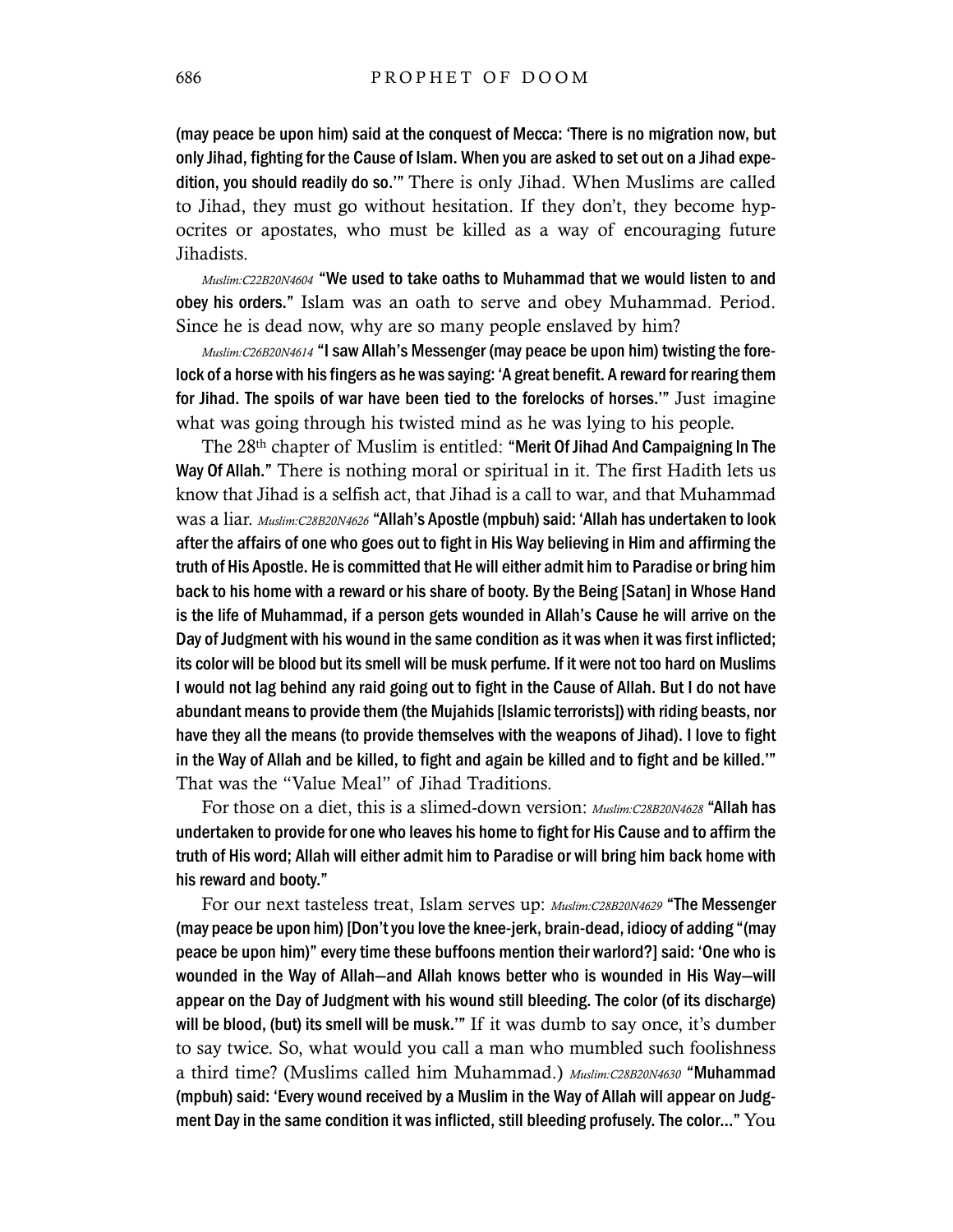know the rest. But then… "By the Being in Whose Hand is Muhammad's life, if it were not hard on Muslims, I would not lag behind any expedition undertaken for Jihad. But I do not possess means to provide Mujahids with riding animals to follow me, nor would it please them to stay behind me.'"

Since Muhammad called himself a coward, and since he remained home with his harem on two out of every three Islamic raids, someone must have asked: "If this Jihad stuff is such a great idea, why aren't you doing it?" So he repeated: *Muslim:C28B20N4631* "I heard Muhammad (mpbuh) say: 'I would not stay behind when an expedition for Jihad was being mobilized unless it was going to be too hard on the believers.' This is followed by the same words as in the previous Traditions, but this Hadith has a slight difference in the wording. 'I love that I should be killed in the way of Allah; then I should be brought back to life and be killed again.'"

That brings us to the bastardization of what was once a noble word. Martyr is derived from the Greek "*martus*." It means "witness," not "murderer." Muslim, using the corrupted connotation, devoted his next chapter to: "The Merit Of Martyrdom." It begins: *Muslim:C29B20N4634* "The Messenger of Allah (mpbuh) said: 'Nobody who dies and has something good for him with Allah will (like to) return even though he were offered the whole world and all that is in it (as an inducement), except the martyr who desires to return and be killed for the merit of martyrdom.'" Anyone who believes that "martyrdom," by Islam's definition, earns "merit" is corrupted beyond words or reason. They are too lost to recognize truth, much less choose it. While we can, and should, reach and hopefully save "bad," peaceful Muslims from the spirit who hates them, our best hope for Jihadists is to prevent them from killing us and corrupting others.

Same tune, different lyric: *Muslim:C29B20N4635* "The Prophet said: 'Nobody who enters Paradise wants return even if he were offered everything on the surface of the earth [as a bribe] except the martyr who will desire to return and be killed ten times for the sake of the great honor that has been bestowed upon him.'"

By presenting the Muslim Jihad collection along with compilations contained in the books by Bukhari, Ishaq, Tabari, and Allah, I have revealed a thousand Islamic scriptures glorifying fighting and booty. Yet the following Hadith alone is sufficient to justify the extermination of Islam. *Muslim:C29B20N4636* "The Messenger of Allah (mpbuh) was asked: 'What deed could be equivalent to Jihad in the Way of Allah? He answered: 'You do not have the strength to do that deed.' The question was repeated twice or thrice. Every time he answered: 'You do not have the strength to do it.' When the question was asked for the third time, he said: 'One who goes out for Jihad is like a person who keeps fasts and stands in prayer forever, (obeying) Allah's Verses, and never exhibiting any weariness in fasting and prayer until the Mujihid returns from Jihad.'" You can die as a Jihadist, of starvation, or sleep deprivation. But with Islam you are going to die.

*Muslim:C29B20N4638* "As I was (sitting) near the pulpit of the Messenger (mpbuh) [which was a large chair raised high on a platform, i.e., a throne] a man said: 'I do not care if, after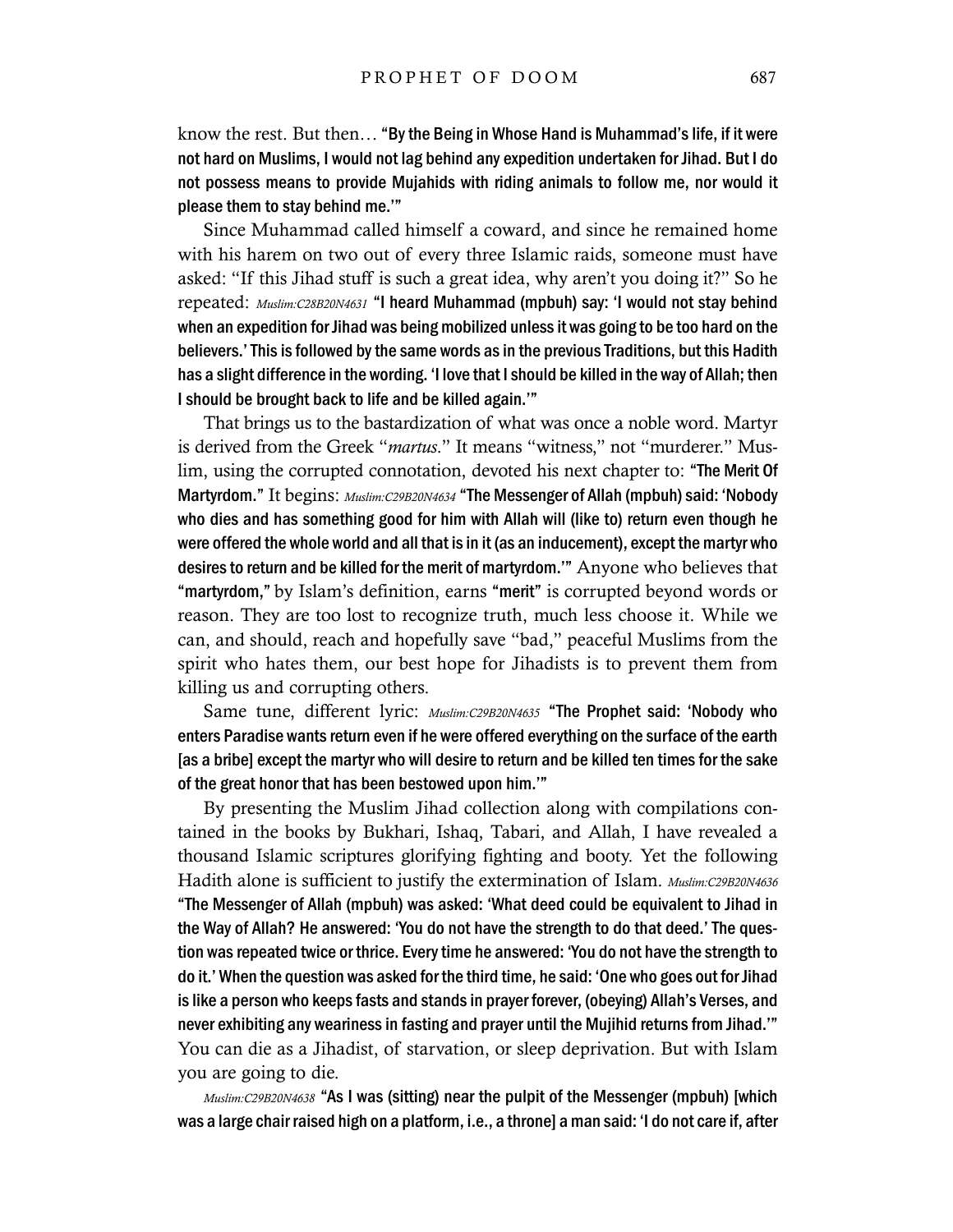embracing Islam, I do not do any good deed (except) distributing drinking water to pilgrims.' Another said: 'I do not care if I do not do any good deed beyond maintenance service to the Sacred Mosque.' Yet another said: 'Jihad in the Way of Allah is better than what you have said.' Umar reprimanded them: 'Don't raise your voices near the pulpit of the Messenger. When prayer was over, I entered (the apartment of the Prophet) and asked his verdict about the matter. It was upon this that Allah, the Almighty and Exalted, revealed the Qur'anic Verse: 'Do you make the giving of drinking water to the pilgrims and the maintenance of the Sacred Mosque equal to (the service of those) who believe in Allah and strive hard and fight Jihad in His Cause. They are not equal. Those who believed and fought Jihad in Allah's Cause with their wealth and their lives are far higher in degree with Allah.'" (Qur'an 9:19) No matter where you turn, Islam's best deed is Jihad.

It's hard to believe, but Muslim has a chapter entitled: "The Merit Of Leaving For Jihad In The Morning And Evening." *Muslim:C30B20N4639* "The Messenger of Allah (peace be unto him) said: 'Leaving for Jihad in the Way of Allah in the morning or in the evening will merit a reward better than the world and all that is in it." As such, Jihad is better than Islam's Five Pillars combined. Jihad is Islam's foundation. Jihad is better than every treasure Muslims plundered, better than every man they murdered, better than every woman they raped, better even than every child they sold into slavery. And while there is no question he said this, it's a lie. Yet it was not his biggest lie, or even his worst lie. Claiming that Allah was the God of the Bible, the Creator of the universe, and that he spoke for Him, was a far more egregious sin.

In Muslim's version of the greatest lie ever told, we are confronted by: "The High Position Reserved By Allah For Muhahids [Islamic Fighters] In Paradise." *Muslim: C31B20N4645* "The Prophet said: 'Whoever cheerfully accepts Allah as his Lord, Islam as his Religion and Muhammad as his Apostle is necessarily entitled to enter Paradise.' Abu Sa'id wondered at it and said: 'Messenger of Allah, repeat that for me.' He did that and said: 'There is another act which elevates the position of a man in Paradise to a grade one hundred (higher), and the elevation between one grade and the other is equal to the height of the heaven from the earth.' Sa'id said: 'What is that act?' He replied: 'Jihad in the Way of Allah! Jihad in Allah's Cause!'" The reason Abu Sa'id asked for clarification was that he knew Muhammad was lying. *Bukhari:V8B76N550* "I heard Allah's Apostle saying, 'From my followers there will be a crowd of 70,000 in number who will enter Paradise all together.'" There have been 3 billion Muslims. That means the prophet oversold paradise. It's a *real* bad idea to trust a lying prophet. It's an even worse idea to murder for one.

*Muslim:C32B20N4646* "Muhammad [may he not be believed] stood up among his Companions to deliver his sermon in which he told them that Jihad in the way of Allah and belief in Allah were the most meritorious of acts. A man stood up and said: 'Messenger of Allah, do you think that if I am killed in the way of Allah, my sins will be blotted out from me?' The Messenger said: 'Yes, in case you are killed in the Way of Allah and you were patient and sincere and you always fought facing the enemy, never turning your back upon him.' The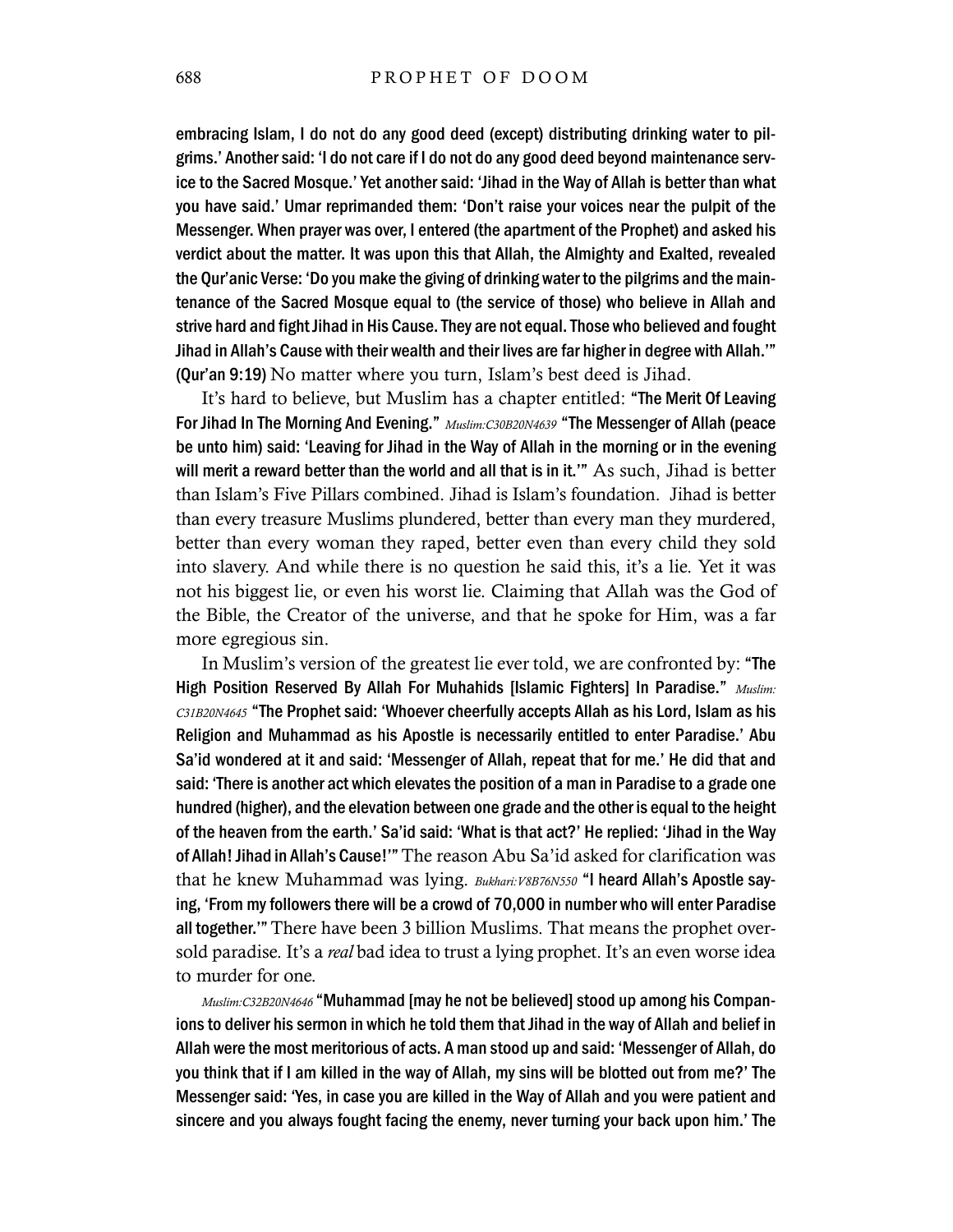man asked (again).' The Messenger said: 'Yes, if you always fought facing the enemy and never retreated, except debt. Gabriel has told me this.'" In Islam two things are certain: death and taxes. Even if you die gloriously, murdering innocent infidels for Allah, you still have to pay the piper. Lucifer told him so.

And I suppose Lucifer taught his disciple how to lie as well. But not very well…*Muslim:C33B20N4651* "We asked Abdallah about the Qur'anic Verse: 'Think not of those who are slain in Allah's way as dead. Nay, they are alive, finding their sustenance in the presence of their Lord.' (Qur'an 3:169) He said: 'We asked the Holy Prophet the meaning of the verse and he said: "The souls of martyrs live in the bodies of green birds who have their nests in chandeliers hung from the throne of the Almighty. They eat the fruits of Paradise from wherever they like and then nestle in these chandeliers. Once their Lord cast a glance at them and said: 'Do you want anything?' They said: 'What more shall we desire? We eat the fruit of Paradise from wherever we like.' Their Lord asked them the same question thrice. When they saw that they would continue to be asked and not left, they said: 'O Lord, we wish that Thou mayest return our souls to our bodies so that we may be slain in Thy Way once again.' When He (Allah) saw that they had no need, they were left (to their joy)."'" Souls live in the bodies of green birds who nest in chandeliers. So if that's true, how, pray tell, do they frolic with their virgins, why do the rivers flow with wine, and why does Allah provide fowl to eat? And one other thing: if Allah knows all, why did he have to pester the little birdies?

Under the heading, "The Merit Of Jihad And Of Keeping Vigilance Over The Enemy," we find Muhammad reconfirming that Jihadists are the best Muslims. *Muslim: C34B20N4652-3* "A man came to the Holy Prophet [may he have flown the coop sooner] and said: 'Who is the best of men?' He replied: 'A man who fights staking his life and spending his wealth in Allah's Cause.' The man asked: 'Who is next to him (in excellence)? He said: 'Next to him is a believer who lives isolated in a mountain gorge worshipping his Lord and sparing men from his mischief.'" Whose mischief: Allah's or the second-best Muslims? Either way it's not good.

The Sunnah, like the Qur'an, teaches that those who encourage, harbor, and equip terrorists are as "good" as the terrorists themselves. *Muslim:C38B20N4665* "A man came to the Messenger of Allah (mpbuh) and said: 'My riding beast has been killed, so give me some animal to ride upon.' The Prophet said: 'I have none with me.' A man said: 'I can guide him to a riding beast.' Muhammad said: 'One who guides to something good has a reward similar to that of its doer.'" *Muslim:C34B20N4668* "The Messenger said: 'Anybody who equips a warrior going to fight in the Way of Allah is like one who actually fights. And anybody who looks after his family in his absence is also like one who actually fights." If this were true, the Fahd family thugs ruling Saudi Arabia would have earned a few billion virgins by now.

With scripture like this it's easy to see why Muslims raise martyrs. It's clear why they celebrate their murderous deeds. Sending a son or daughter off to die terrorizing non-Muslims is selfish. *Muslim:C34B20N4669* "The Prophet (may peace be upon him) said: 'He who equips a warrior in the Way of Allah is like one who actually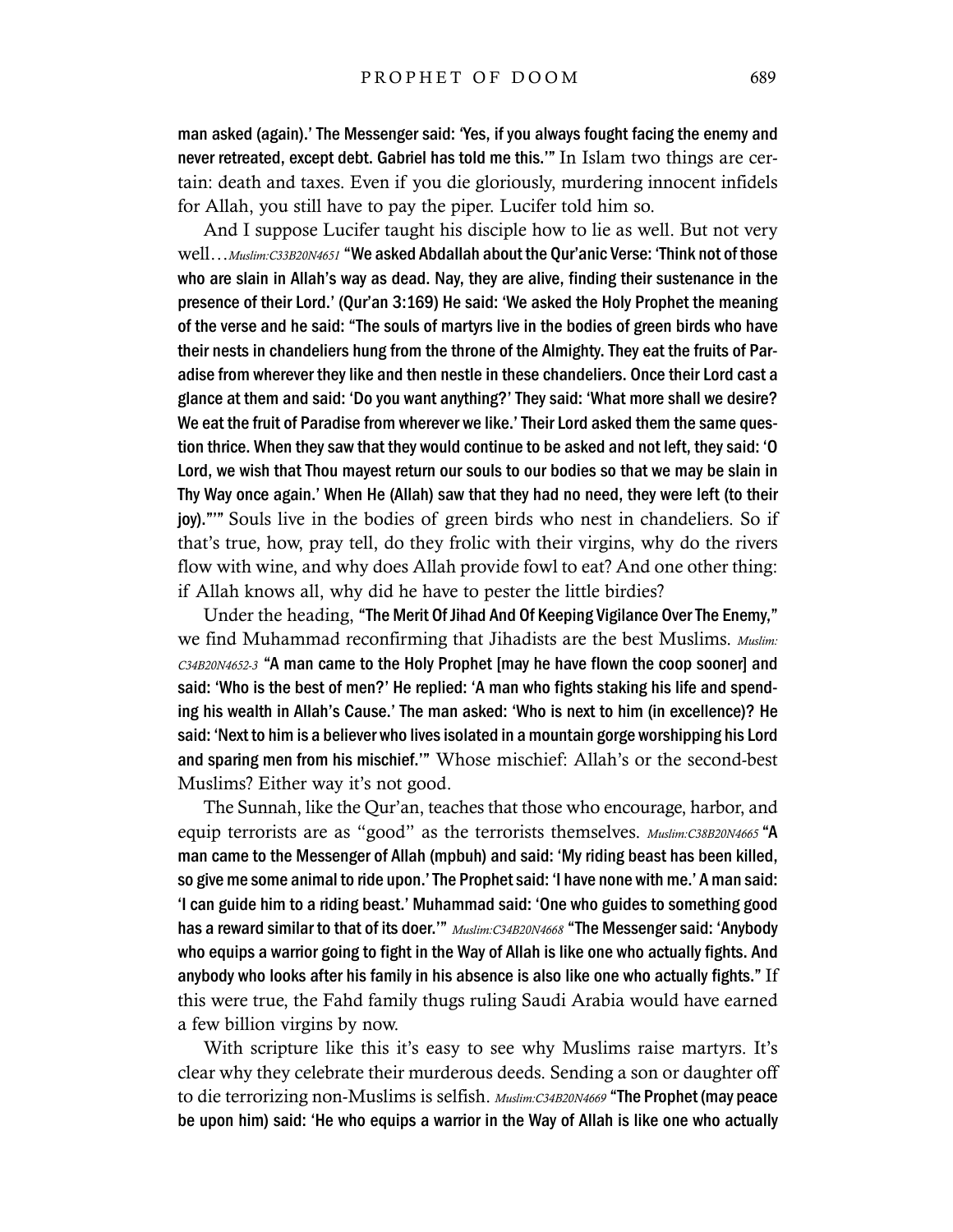fights and he who looks after the family of a warrior in the Allah's Cause in fact participated in the battle.'" Not that we need reminding, but fighting, war, the Way of Allah, and Allah's Cause remain synonymous.

But there is an escape clause for those who are blind and lame. All others must fight, for..."Jihad Is Compulsory." *Muslim:C40B20N4676* "Bara was talking about the Qur'anic Verse: 'Believers who sit home and those who go out for Jihad in Allah's Cause are not equal.' (Qur'an 4:95). He said that the Messenger ordered Zaid and he brought a shoulder blade of a camel and inscribed it thereon. The son of Umm complained of blindness to the Prophet. At this descended the revelation: 'Those believers who sit without any trouble.'" Team Islam benched the blind and lame rather than heal them.

Muslim claims that there is: "Proof Of The Martyr's Attaining Paradise." *Muslim: C41B20N4678* "Jabir said that a man said: 'Messenger of Allah, where shall I be if I am killed?' He replied: 'In Paradise.' The man threw away the dates he had in his hand and fought until he was killed." In Islam, that's considered "proof." *Muslim:C41B20N4681* "Abdallah heard it from his father who, while facing the enemy, reported that the Messenger (mpbuh) said: 'Surely, the gates of Paradise are under the shadow of the swords.' A man in a shabby condition got up and said: 'Did you hear the Prophet say this?' He said: 'Yes.' He returned to his friends and said: 'I greet you (a farewell greeting).' Then he broke the sheath of his sword, threw it away, advanced with his (naked) sword towards the enemy and fought with it until he was slain."

I believe that we have stumbled upon something profound. Muhammad is regarded as the sole repository of Islamic proof. But why trust the testimony of an admitted liar? He said: "War is deceit." "Allah has sanctioned the dissolution of your vows." And: "If I take an oath and later find something else better than that, then I do what is better and expiate my oath.'" Muslims are reliant on this man's witness, and yet he bragged about being a terrorist, thief, slave trader, and liar.

And then you have his Qur'an itself—the worst "book" ever recited. It's filled with contradictions, historical and scientific errors, and laughably absurd claims. There are grammatical errors, inconsistencies of voice, missing words, and meaningless words. It's gibberish without context and hellish with it. It's out of order, jumbled together haphazardly. And that's the good news. The bad news is what it actually says. It claims that paradise is a drunken orgy and that hell is Allah's personal torture chamber. Early on, its most repetitive theme is pain and punishment. That message evolves to perform, obey, and pay. It defines "good" as "fighting" and "bad" as "peace."

Bottom line: proof is abundant; it's undeniable. Islam is the most heinous and thinly disguised fraud ever perpetrated on mankind.

*Muslim:C42B20N4684* "A desert Arab came to the Prophet (may peace be upon him) and said: 'Messenger, one man fights for the spoils of war; another fights that he may be remembered, and one fights that he may see his (high) position (achieved as a result of his valor in fighting). Which of these is fighting in the Cause of Ilah?' The Messenger of Allah (mpbuh) said: 'Who fights so that the word of Allah is exalted is fighting in the Way of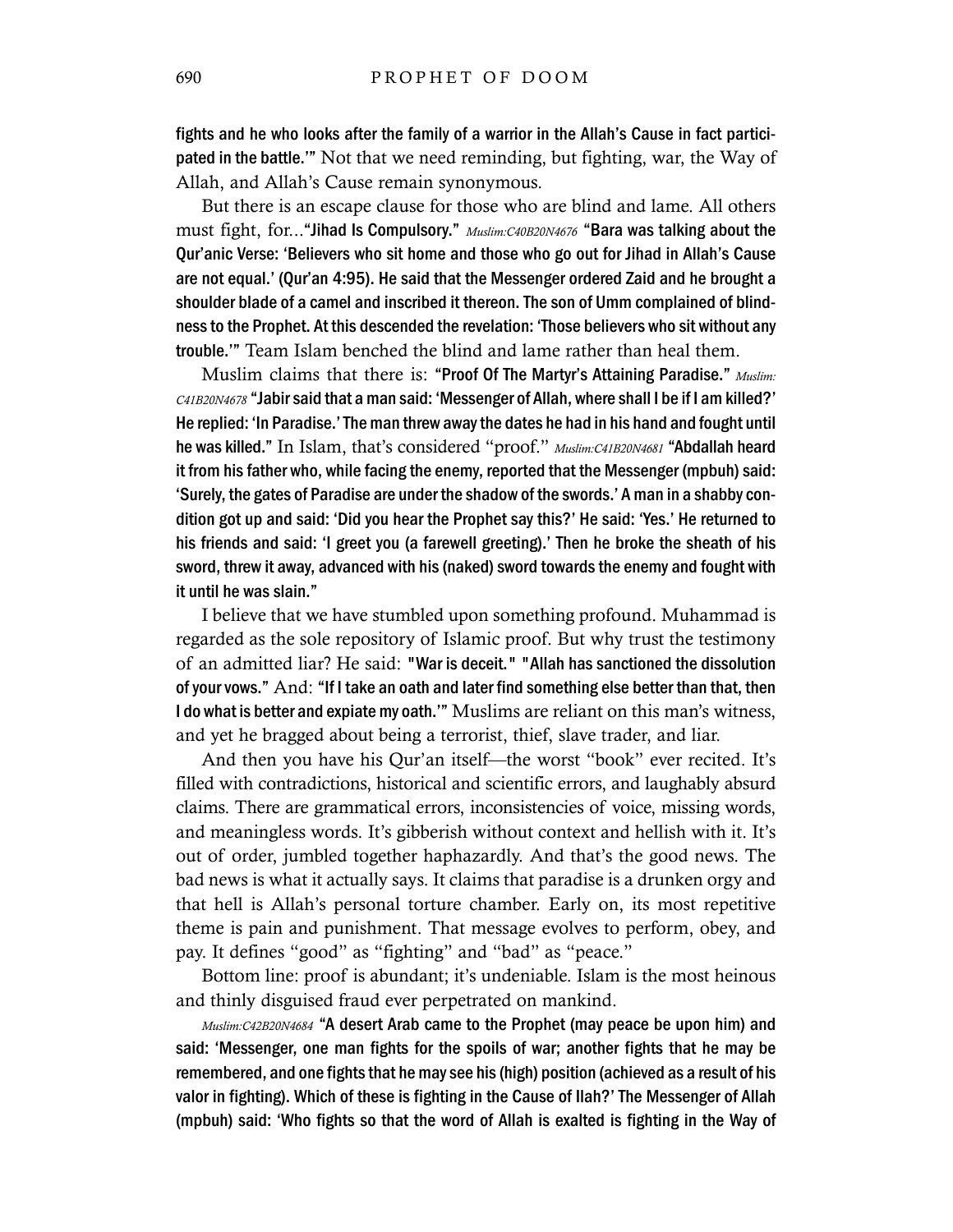Allah.'" If a Muslim "fights" non-Muslims to *force* Islam on them, he is "exalted."

Islam was never about salvation; it was always about power, control, and especially money. Muslim dedicates a chapter to the Muslim mercenaries. (In case you're curious, there isn't one for Muslim missionaries.) Under "The Reward Of One Who Fought And Got His Share Of The Booty And Of One Who Fought But Did Not Get Any Booty," we find: *Muslim:C44B20N4690* "The Messenger (mpbuh) said: 'A troop of soldiers who fight in Allah's Cause and get their share of the booty receive in advance two-thirds of their reward, and in the Hereafter one-third will remain (to their credit). If they do not receive any booty, they will get their full reward.'" Muhammad was trying to keep Allah from looking like a liar. His god had previously promised to reward all surviving jihadists with booty.

Islam teaches that Jihadists get it now and later. *Muslim:C44B20N4691* "Muhammad said: 'A troop of soldiers, large or small, who fight get their share of the booty and return safe and sound, receive in advance two-thirds of their reward; and a troop of soldiers who return empty-handed and are afflicted or wounded will receive their full reward.'"

*Muslim:C49B20N4699/Bukhari:V4B52N47* "Allah's Apostle used to visit Umm Haram, daughter of Milhan (the sister of his foster-mother). She was the wife of Ubada. One day the Messenger paid her a visit. She entertained him with food and then sat down to pick the lice from his head. The Prophet dozed off and when he woke he was laughing. She asked: 'What made you laugh?' He said: 'Some people from my Umma [Islamic commune] were fighters in the Way of Allah and were sailing in this sea. Gliding smoothly on the water, they appeared to be kings on thrones.' She said: 'Messenger, pray to Allah that He may include me among these warriors.' He prayed for her then he placed his head and dozed off." It's hard to believe anyone thinks this is scripture—a divinely inspired revelation.

*Muslim:51B20N4705* "Muhammad said, 'A man walks along a path, finds a thorny twig lying on the way, and puts it aside. Allah would appreciate it and forgive him [for what?].' The Prophet said: 'The martyrs are of five kinds: 'One who dies of plague; one who dies of diarrhoea; one who is drowned; one who is buried under debris [making the victims of 9/11 martyrs]; and one who dies fighting in Allah's Cause.'" *Muslim:51B20N4706* "Allah's Messenger said: 'Whom do you consider to be a martyr among you?' The Companions said: 'One who is slain in Allah's Cause is a martyr.' He said: 'Then (if this is the definition of a martyr) the martyrs of my Umma [Islamic community] will be small in number.' They asked: 'Prophet, who are martyrs then?' He said: 'One who is slain in Allah's Cause is a martyr; one who dies in the way of Allah is a martyr; one who dies of plague is a martyr; one who dies of cholera is a martyr.'" It's nice to see Muhammad being inclusive. Now if he could only be consistent. What happened to those who were buried under debris and drowned?

*Muslim:52B20N4711* "I heard the Messenger delivering a sermon from the pulpit: 'Prepare to meet them with as much strength as you can afford. Beware, strength consists in archery. Beware, strength consists in archery. Beware, strength consists in archery.'" *Muslim: 52B20N4712* "I heard the Messenger of Allah (mpbuh) say: 'Lands shall be thrown open to you and Allah will suffice you against your enemies, but none of you should give up playing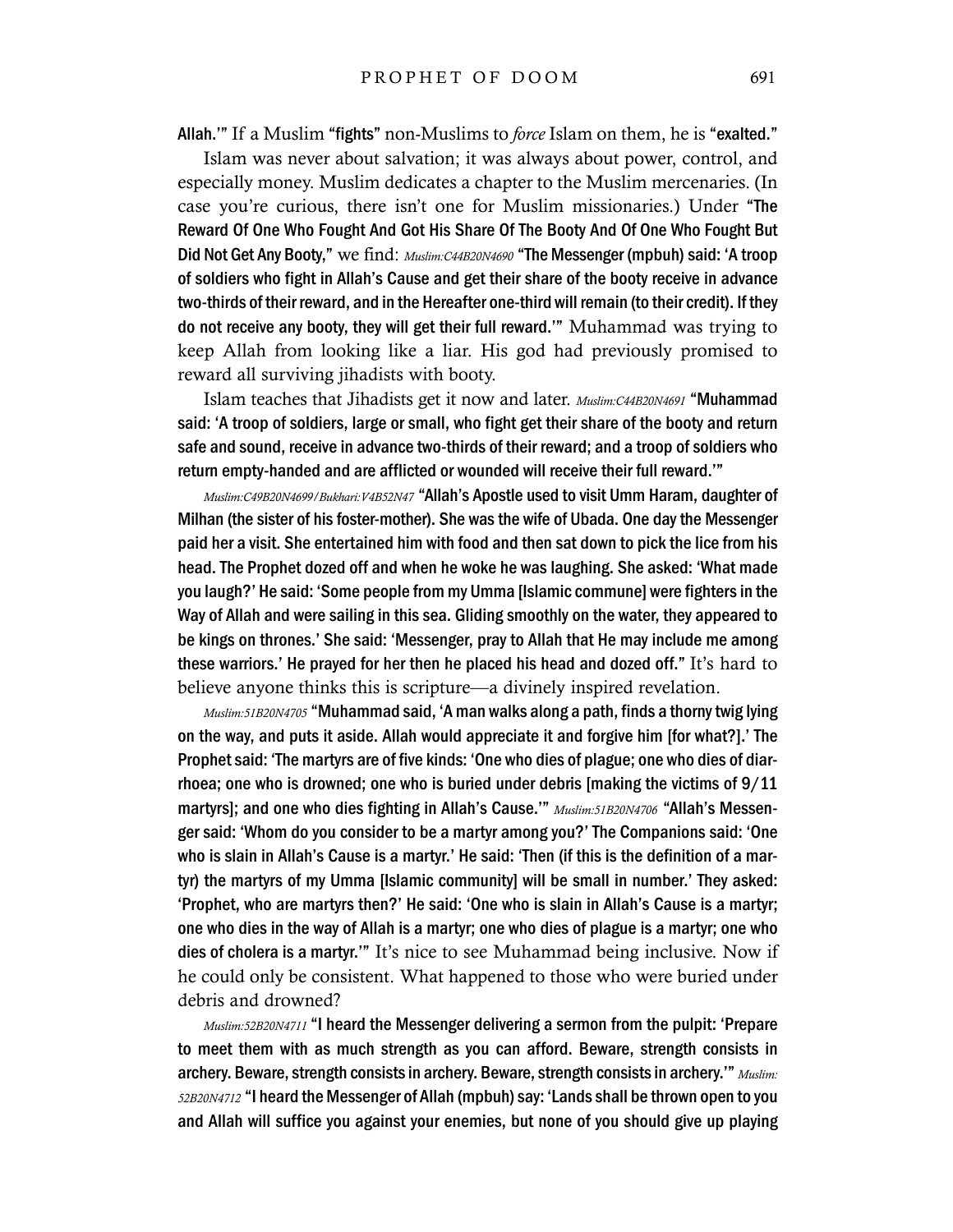with his arrows.'" The man who mumbled these words from his lofty perch amid the apartments of his concubines said that he was the closest to the Messiah of all men who ever lived. Yet in the Gospels, Christ said, "I say to you, love your enemies; do good to those who hate you, bless those who curse you, pray for those who mistreat you. Whoever hits you on the cheek; offer him the other also. And whoever steals your coat; do not withhold your shirt from him either. Treat others the same way you want to be treated." (Luke 6:27) If one "messenger's" message was the opposite of the other then they couldn't have been speaking for the same God.

It bears mention here that "archery" doesn't appear in the New Testament. There is no command to fight or to take to booty. Jihadists aren't mentioned, much less rewarded. Yet the Qur'an has a chapter named, "The Spoils of War," and dozens of surahs promote violence. The Hadith dedicates volumes to: "Jihad in Allah's Cause." But you won't find a single a chapter focused on promoting peace or love in any of Islam's original books. These "scriptures" are over 10,000 times more violent than the Old Testament and infinitely more belligerent than the New.

*Muslim:52B20N4714* "Abd al-Rahman said to Uqba: 'You frequent between these targets but you are an old man. Hitting them is hard.' Uqba said: 'But for a thing I heard from the Prophet, I would not strain myself.' 'What was that?' 'The Prophet said, 'Who learnt archery and then gave it up is not from us and is guilty of disobedience to Allah's Apostle.'" Islam's "prophet" said that if a Muslim stopped shooting arrows he was being disobedient to *him*, and he was therefore no longer a Muslim. Allah was superfluous.

The Jihadists have, and will continue to fight a holy war until the end of time, Islam, or infidels. *Muslim:C53B20N4717* "The Holy Prophet (mpbuh) said: 'This religion will continue to exist, and a group of people from the Muslims will continue to fight for its protection until the Hour is established.'" By fighting they are protecting Islam. It wouldn't endure if left to reason and choice. And that is why we, if we wish to go on living, must create choice by removing Islam's sword.

*Muslim:C53B20N4721* "Abd al-Rahman said: 'I was in the company of Maslama [the murderer] and Abdallah [the assassin]. Abdallah said: "The Hour shall some when the worst type of people are left on earth. They will be worse than the people of pre-Islamic days. They will get whatever they ask of Allah." Maslama said: "Listen to what Abdallah says. He knows better. So far as I'm concerned, I heard the Messenger say: 'A group of people from my Umma will continue to fight in obedience to the Command of Allah, remaining dominant over their enemies. Those who will oppose them shall not do them any harm. They will remain in this condition until the Hour overtakes them.'" Abdullah said: "Yes. Then Allah will raise a wild [?] which will be fragrant like musk and whose touch will be like silk. It will cause the death of all persons, not leaving behind a single person with an iota of faith in his heart. Then only the worst of men will remain to be overwhelmed by the Hour." This sounds like a prophecy. But since Muhammad said that the "Hour" would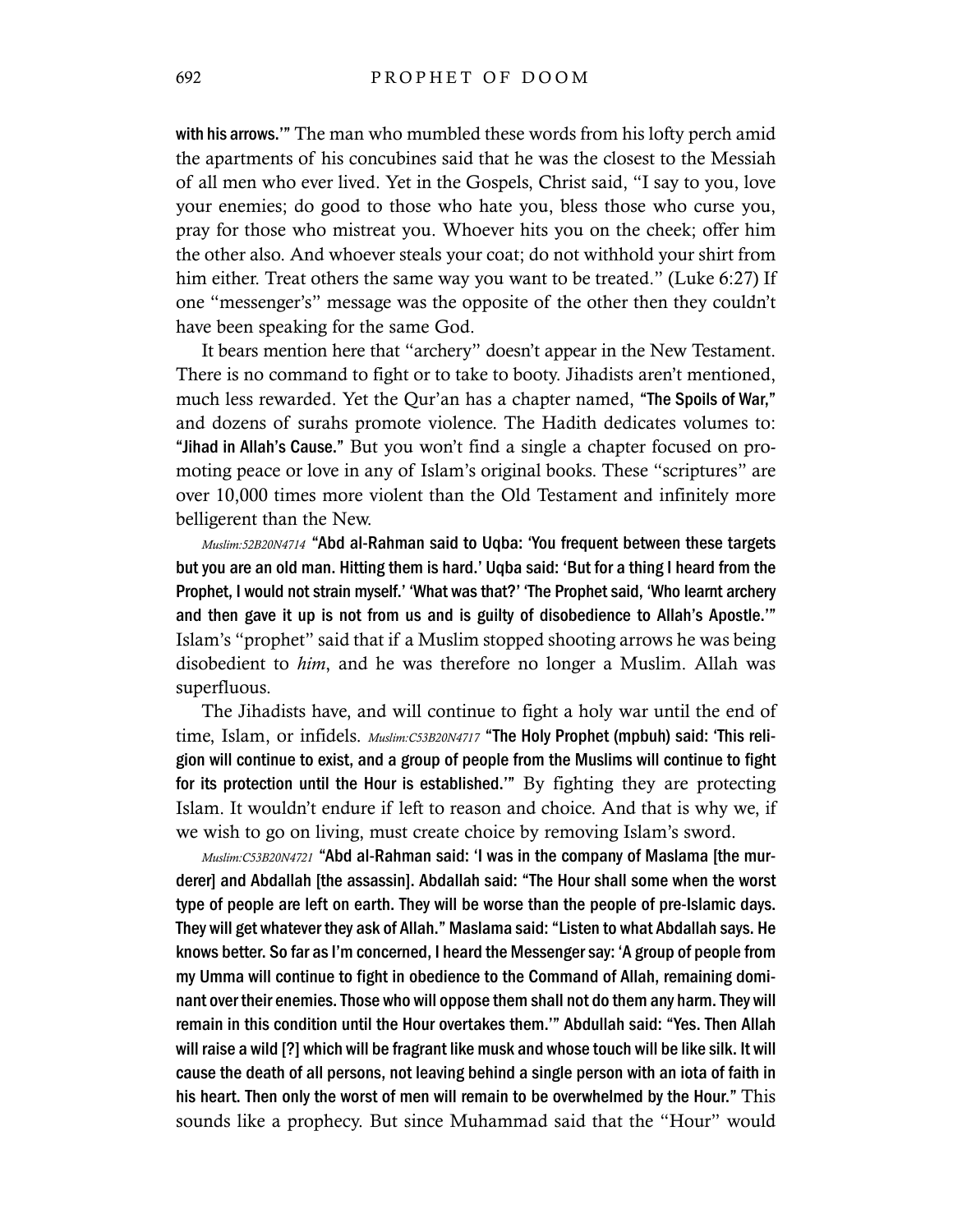come 500 years after his "prophetic ministry," he either goofed or all true Muslims are dead, having been wiped out by the fragrant and soft wild [?].

If errant prophecy isn't troublesome enough, consider this contradiction from the preceding Hadith: *Muslim:C53B20N4720* "Abu Sufyan quoted a Tradition from the Prophet which he related his sermon from the pulpit, saying, 'He grants him an understanding of religion. A group of people from the Muslims will remain on the Right Path and continue until the Day of Judgment to triumph over those who oppose them.'"

Bukhari and Muslim both reported: *Muslim:C24B20N4607* "Allah's Messenger forbade that one should travel to the land of the enemy taking the Qur'an with him." Under the chapter heading, "It Is Forbidden To Take The Qur'an To The Land Of The Infidels When It Is Feared That It Might Fall Into Their Hands," imam Muslim provides clarification: *Muslim:C24B20N4608* "Muhammad used to forbid anyone from traveling to the land of the enemy taking the Qur'an lest it should fall into the hands of the enemy." And…*Muslim: C24B20N4609* "The Messenger said: 'Do not take the Qur'an on a journey with you, for I am afraid lost it would fall into the hands of the enemy.' Ayyub, one of the narrators in the chain of transmitters, said: 'The enemy may seize it and may quarrel with you over it.'"

I would like to ponder the devastating consequence of this final Hadith to the mission and message of Islam's lone prophet. It confirms that the Qur'an was not a godly revelation designed to reveal truth or to save mankind. Non-Muslims weren't to see it. Therefore, the sole purpose of the armed assaults against the infidels was for power, land, and money. Religion didn't play into the equation. The scriptures were not to be shared. That also means that no one became a Muslim based upon Muhammad's Qur'an recitals. All Muslims submitted to the sword of Islam. They were indoctrinated later.

There are some other troubling sidebars here. The Qur'an didn't exist as a book and there was no divine or prophetic order to turn it into one. To say that it could not be taken is to say that Muslim militants had to wipe the poisonous poetry from their minds before they set off to slay the infidels. So then, why were they fighting if not for booty?

Most troubling of all is that Muhammad knew he had perpetrated a scam. He knew his Qur'an recitals would not stand up to scrutiny. Literate people, godly people, would make a farce of them. So Muhammad didn't want his Qur'an seen by anyone who was free to think, free to speak, free to choose. It was only after Islam eliminated these freedoms that Islam's message was to be revealed. And then it was too late.

## $\quad \, \Leftrightarrow \quad \, \mathbb{G}^* \quad \, \mathbb{G}^*$

Before we part company, I want to expose one of the most obscure details of the Qur'an to demonstrate the direct correlation between Islam and the tragic events unfolding before our eyes. Between two thousand and three thousand years ago, real prophets named Daniel, Ezekiel, and Isaiah, and a former fisherman named John foretold the events that would shadow our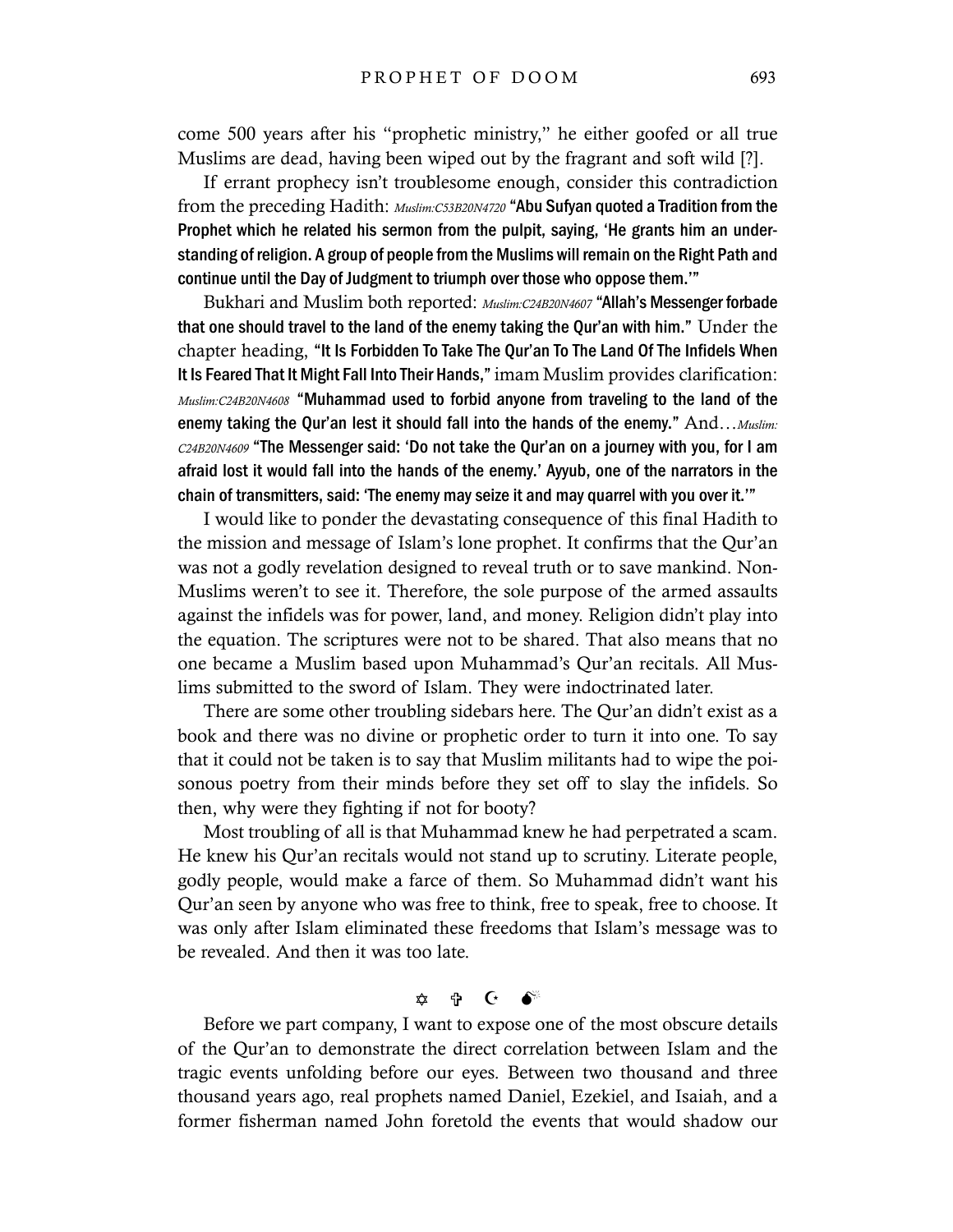days. Central to their prognostications was that an international coalition led by Gog, the leader of Magog, would attack Israel. They also warned that a nation known for its wings and naval prowess, a land across the sea divided by rivers, an aggressive fair-skinned people who had separated themselves from God—America—would be pruned back like a diseased grapevine.

So what? Israel has been invaded more times than Muhammad had consorts and America remains the undisputed heavyweight champ of the world. Well, the first snip of the pruning sheers was 9/11. The second was the trillion-dollar impact on the nation's economy. The third was the bloodletting in Iraq—where America engendered the wrath of the world and gained nothing.

This predicted war isn't Badr—a skirmish between militants and merchants—it's World War III. To borrow a phrase from a former tyrant, "This will be the mother of all battles." The prophets appear to be saying that Gog, most likely the leader of Iran at the time, will form an alliance entirely comprised of Islamic nations—the legacy of Muhammad. Egypt, Syria, Ethiopia, Libya, Sudan, Iraq, and Turkey will join the southern tier of Islamic nations that comprise the Russian Federation (the "stans" and Chechens). Collectively they will unleash hell's fury, beginning with their normal pincer attack. Egypt and Syria will break a peace treaty to simultaneously assault Israel from the north and south. The conflict will devolve into chemical, biological, and nuclear warfare. But the Muslims will lose. A billion of Muhammad's followers and 500,000,000 infidels will die over the course of a year and a half. One third of the Earth's surface will be scorched. America, weakened and humiliated, will protest. A United Europe will answer the call and defend Israel, but not for the sake of the Jews, of course. An unholy trinity will covet what belongs to Yahweh—his promised land and his people.

The catalyst for this war will be as all others. A wolf in sheep's clothing will use the peace process to broker the first and only treaty between many nations and Israel "guaranteeing security" for Jews in the Promised Land. This world leader will arise from what was once the Roman Empire. He will become the Antichrist. His allies will be Satan and the False Prophet. You know who Satan is, so a word about the other guy. He will be an ecumenical religious leader uniting much of the world into one universal and tolerant doctrine. His religion will be closely aligned with that of ancient Babylon the same religion that forms the basis of both Catholicism and Islam.

The implied pruning of America—because we've separated ourselves from Yahweh—sounds bad, as does the death of a quarter of the earth's population. But what obscure detail in the Qur'an, you may be asking, led us to this horrific peek at our destiny? The answer is "Gog and Magog." Allah mentions them twice: in Qur'an 18:94 and then again in 21:96. Since Muhammad was illiterate and Allah was dumb as a stone, the source of this material is obvious. It came from Yathrib rabbis. They knew Yahweh's prophecies, and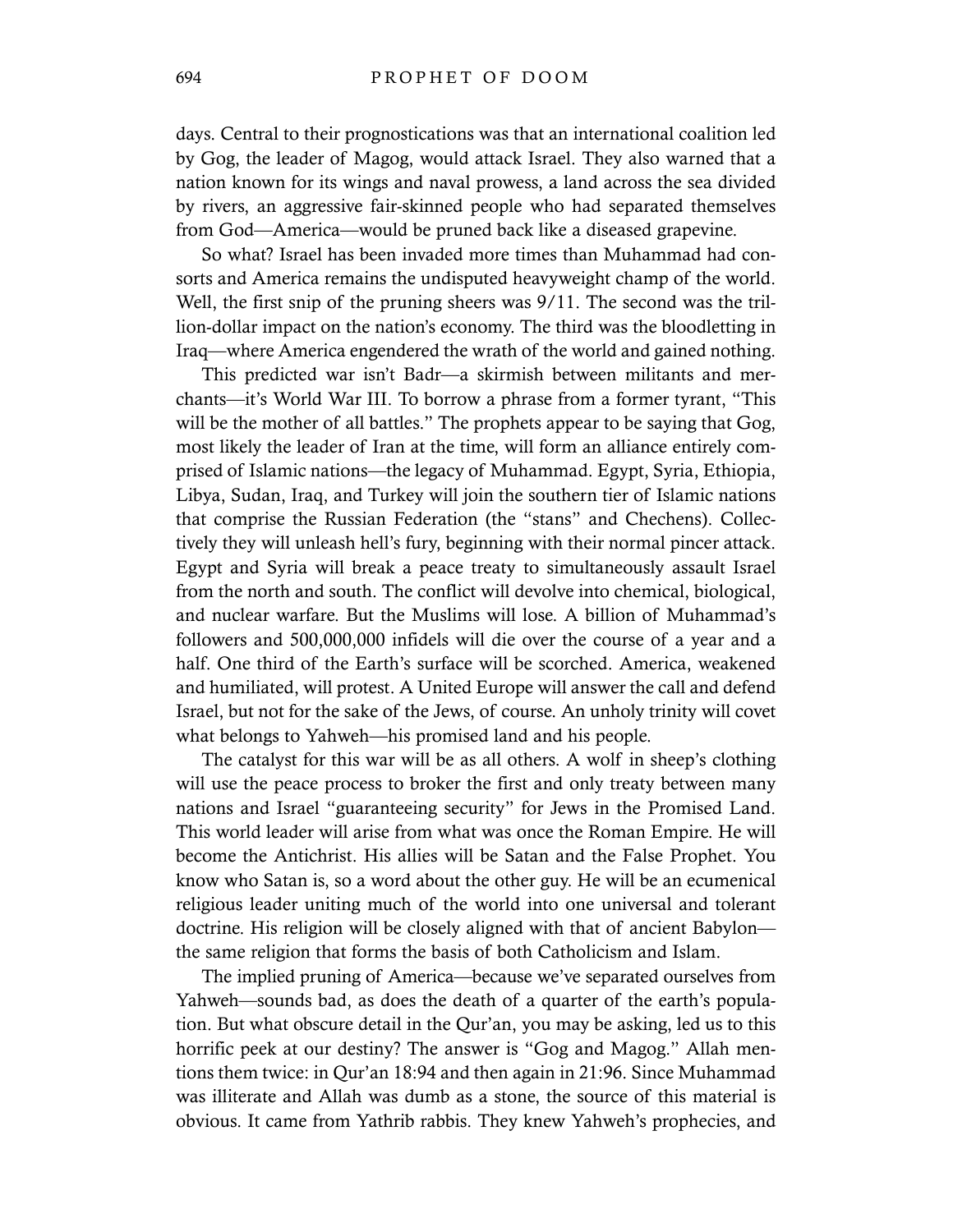they understood their implications. But not knowing any better, Muhammad included within his own scriptures the very event that would one day lay his legacy to ruin.

In a surah insightfully named "The Prophets," we find this jewel: *021.092* "Verily, this Brotherhood of Islam is a single Religion, and I am your Lord: therefore worship Me. But (later generations) broke into fragments as regards to their religion, one from another." This generation of Muslims has spent more time fighting amongst themselves than attacking infidels. But the Bible (and through it the Qur'an), predicts that this will soon change…"(Yet) they will all return to Us [to make war on Israel]. Therefore whoever shall do good [fighting] deeds as a believer, there shall be no denying of his exertion, and surely We will write (it) down for him (in his book of deeds)."

Then speaking of the Jews: "But there is a ban on any population which We have destroyed: that they shall not return until Gog and Magog are let loose (from their barrier) and they swoop down, swarming from every hill, letting loose and breaking forth from every elevated place. Then will the true promise of Doom draw nigh. Behold, the disbelieving Infidels will be terrorized, staring in horror. 'Woe to us! Alas! We made a state heedless of this. We did wrong!'" Wise and cunning as ever, the Jews who sold Muhammad his scripture, infused it with a admonition: "Do not build a state without heeding this warning." But this is exactly what Israel has done.

Yet fourteen hundred years ago, Yathrib Jews hooked Muhammad. He took the bait and swam with it, not knowing that he was being used to predict his own demise. *021.098* "Verily you (disbelieving Infidels), and the gods that you worship besides Allah, are the fuel for Hell, faggots for the fire! Certainly you will enter it! Had their (idols) been (real) alihah (gods), they would have kept them out of Hell. Therein, sobbing will be your lot. Breathing with deep sighs, roaring. You will hear nothing but wailing and groaning." He calls this: *021.103* "The Greatest Terror," "The Supreme Horror," "The Fearful Event. The angels will meet them. 'This is the Day [of Doom] which you were promised. The Day that We shall roll up the world like a scroll; a promise (binding on Us); surely We will bring it about." Amongst all of this hate speech, there is a problem. Allah is allegedly talking to disbelieving infidels, but they, according to Muhammad, were never to see this book. So why are these threats here? What purpose do they serve?

Dumb to the bitter end, Muhammad ends "his" prophecy by confirming that the source of his inspiration was the Bible, although he got the section wrong: *021.105* "Certainly, We wrote this prophecy before in the Scripture (given to Moses). The Message: 'My righteous slaves shall inherit the earth.'" The Gog prophecy is in Ezekiel, not the Torah. And Muslims will never inherit the earth—although they will die trying. The Iranian Ayatollah, Gog, will bring a "Day of Doom."

As you read this next verse, remember that the words and phrases inside parenthesis are not mine. They were added by translators so we might understand what Allah was saying. *021.106* "Verily in this (Qur'an) is a Message, a plain statement for folks who worship Allah (and for those who act practically on the Sunnah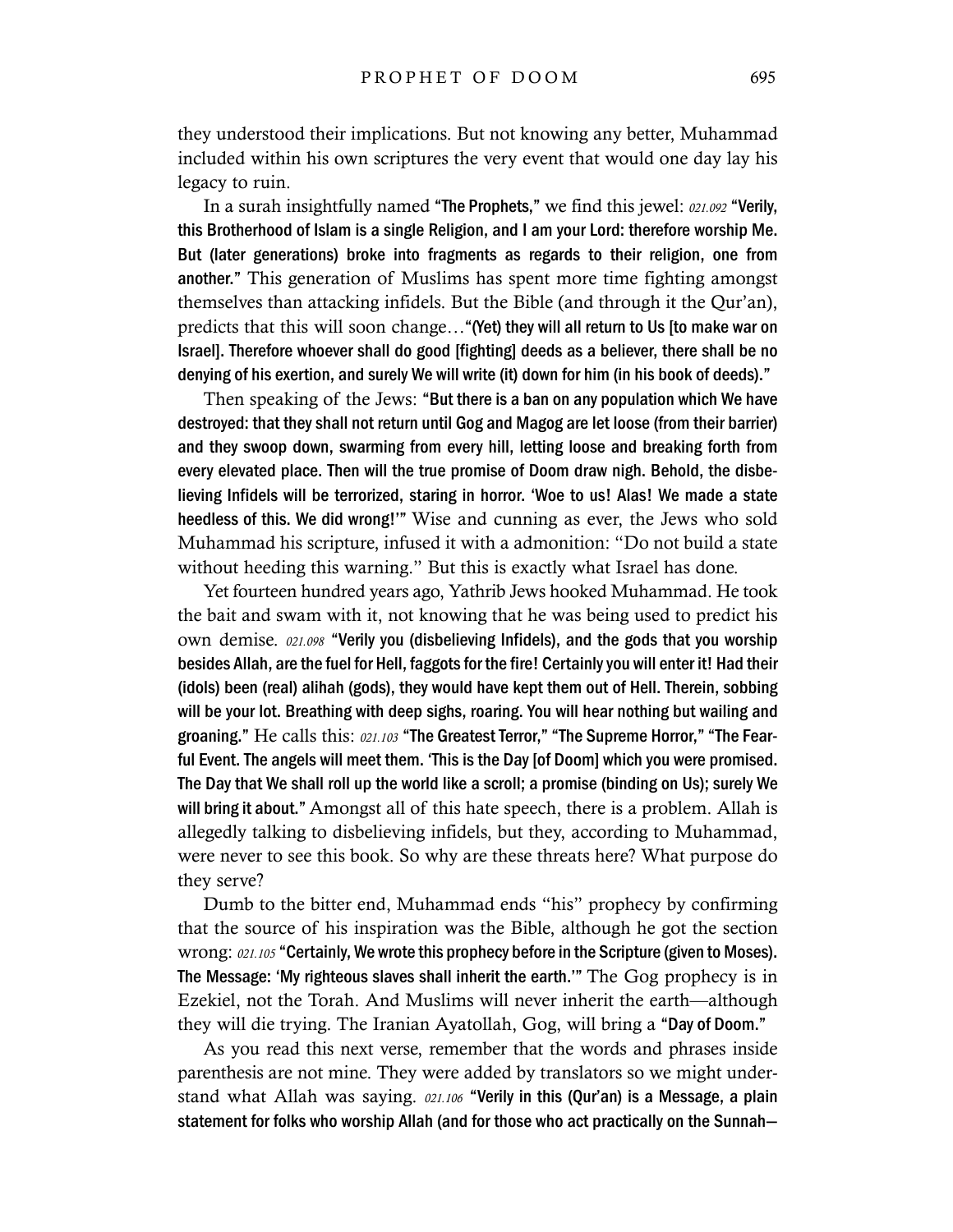legal ways of the Prophet). And We sent you (Muhammad) not but as a mercy for mankind and jinn [demons]. Say: (Muhammad) 'It is revealed to me that your Ilah (God) is only one Ilah (God). Will you submit to His Will (and become Muslims)? But if they (disbelievers, Christians, and Jews) turn away (from Islam) say: 'I give notice (of war) to be known to all. But I know not whether the (torment which you're) threatened is nigh or far." It is nigh.

The second prophecy of "The Great Terror" proceeding from the Magog "sweeping swarm" comes from a surah entitled "The Cave." But before we read the story I'd like to turn your attention to a footnote in the Ahmed Ali translation. It says: "Qur'an commentators identify Dhu'l-Qarnain with Alexander the Great of Macedonia as he is the closest in his travels, wisdom, and [Islamic] prophethood to the description." The problem with that theory is Alexander was a pagan. He said that he was a sun god, and he died in a drunken stupor. He never mentioned Allah, the moon god of Mecca, nor visited his rock house.

So as not to let facts get in our way, let's listen to what Muhammad claims Allah had to say in his perfect book. *018.083* "They will ask you of Dhu'l-Qarnain. Say: 'I shall recite something of his story.' Verily We established his power on earth and gave him the ways and means to all ends. He followed a course until he reached the setting place of the sun. He found it setting in a spring of hot, black, muddy water." Remember, Muhammad wasn't very smart, and his spirit's inspiration wasn't of value. Earlier in the Hadith we read that the sun set each night in a muddy spring. The Qur'an is verifying that "truth."

The Islamic "scripture" goes on to say: "And he found near the murky spring a people thereabout." In an adjoining Hadith, Muhammad explained that the "people" who lived near the sun's muddy-spring-setting-place were extraterrestrials: *Tabari I:236* "Allah created two cities out in space…. Were those people not so many and noisy, all the inhabitants of this world would hear the loud crash made by the sun falling when it rises and when it sets. Gabriel took me to them during my Night Journey from the Sacred Mosque [the Ka'aba] to the Farthest Mosque [the Jewish Temple which was no longer on Mount Moriah]. I told the people of these cities to worship Allah but they refused to listen to me." I wonder if this proves that extraterrestrials are more advanced than humans?

Now that you know which "people" Alexander was visiting and that neither Allah nor Muhammad can be trusted, we'll return to their Qur'anic fairytale: "We (Allah) said (by inspiration): 'O Dhu'l-Qarnain, either you punish them or treat them with kindness.'" For a frame of reference: Allah is offering this capricious advice to Alexander the Great as he surveys beings living around the murky spring in which the sun goes to bed at night. *018.087* "He said: 'Whoever does wrong (a disbeliever in Allah), as for him [the extraterrestrial] we [Alexander's Greek troops] shall punish; then shall he be sent back to his Lord and He will punish him with a terrible torture unheard of (before). But as for him who believes [in what, Alexander was a pagan] and works good, he shall have the best reward [from whom, Alexander worshiped the sun], and we (Dhu'l-Qarnain) shall speak mild words unto him." Since the Qur'an opens with a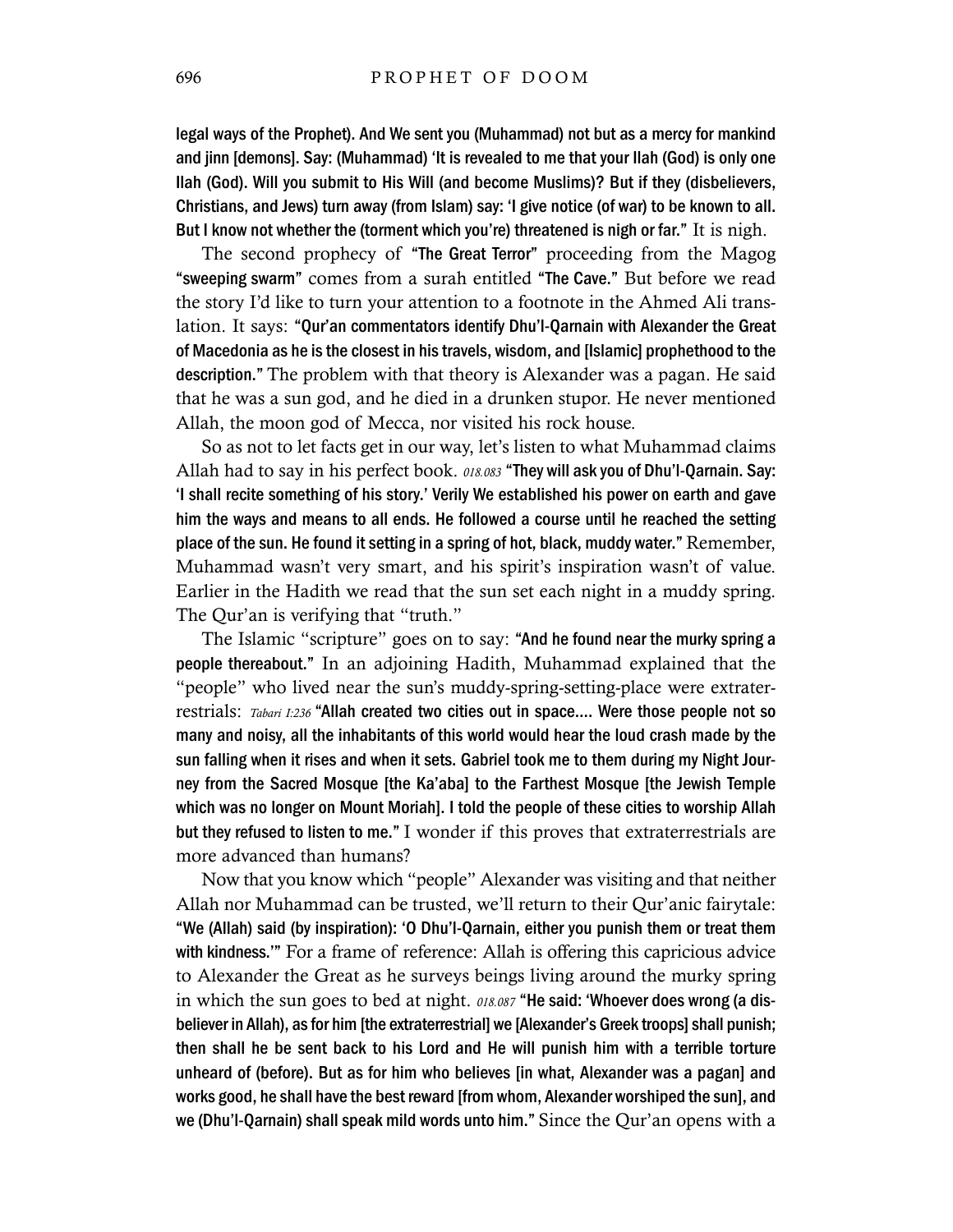series of harsh rants followed by demented threats and concludes with orders to mutilate and murder all who resist, he couldn't have quoted from Allah's book. And since Alexander is famous for being history's greatest warrior, it's safe to say his words were no milder than: "punish him with a terrible torture unheard of (before)."

*018.089* "Then followed he (another) way until he came to the rising place of the sun. [And where might that be?] He found it rising on a people for whom We (Allah) had provided no covering protection against the sun. So (it was)! And We knew all about him (Dhu'l-Qarnain),"…said Professor Allah, proving the Qur'an wasn't inspired by a rational being.

But this brings us back to Islam's poison pill, albeit more colorfully this time. *018.092* "Then he followed (another) course until, when he reached (a tract) between two mountains, he found beneath them a people who scarcely understood a word [Meccans, perhaps?]. They said: 'O Dhu'l-Qarnain, verily the Gog and Magog do great mischief on earth and they are spoiling our land.'" In the previous surah, Gog was not to arrive until the Last Day, now they are making mischief in a time long past. And by the way, the Qur'an doesn't describe these critters as people. Qur'an 21:92 said: "Gog and Magog are let loose (from their barrier) and they swoop down, swarming." And that may be why these mischief makers are associated with Alexander's extraterrestrial activities.

The 94th verse continues with the "people who scarcely understood a word" saying "'Shall we then pay you tribute in order that thou might erect a barrier between us and them? He said: 'That (the wealth, authority, and power [a.k.a. Islam]) in which my Lord has established me is better (than your tribute). So help me therefore with strength (of men and labor); I will erect a strong barrier between you and them." As an interesting aside, The Jewish rabbis would have known that Arabia wouldn't join Magog's attack on Israel and that the mischief they unleashed would spoil the land. Further, the pagan Dhu'l-Qarnain/Alexander was being presented as an Islamic prophet to help validate Muhammad's claim that he, David, and Solomon were Muslims. But alas, history and archeology confirm that Alexander was a pagan, that David and Solomon were Jews, and that Alexander didn't build a "great barrier" anywhere. Thus Allah is lying...again. And these lies are not without consequence. Islam was based on the preposition that Abraham was a Muslim serving Allah, as were Moses and Christ. While Muhammad's case was never believable, we now have irrefutable proof that he and his dark spirit were willing to lie in their Qur'an.

The fabricated Alexander the Great said, *018.096* "'Bring me (blocks) of iron;' then, when he had filled up the gap between the two mountainsides, he said, 'Blow.' Then when he had made them (red) as fire [by blowing on an iron wall], he said: 'Bring me molten lead-copper-brass to pour over them. Thus Gog and Magog were made powerless to scale it or dig a hole in it. (Dhu'l-Qarnain) said: 'This is a mercy from my Lord. But when the promise of my Lord comes to pass, He will make it into dust; and the promise of my Lord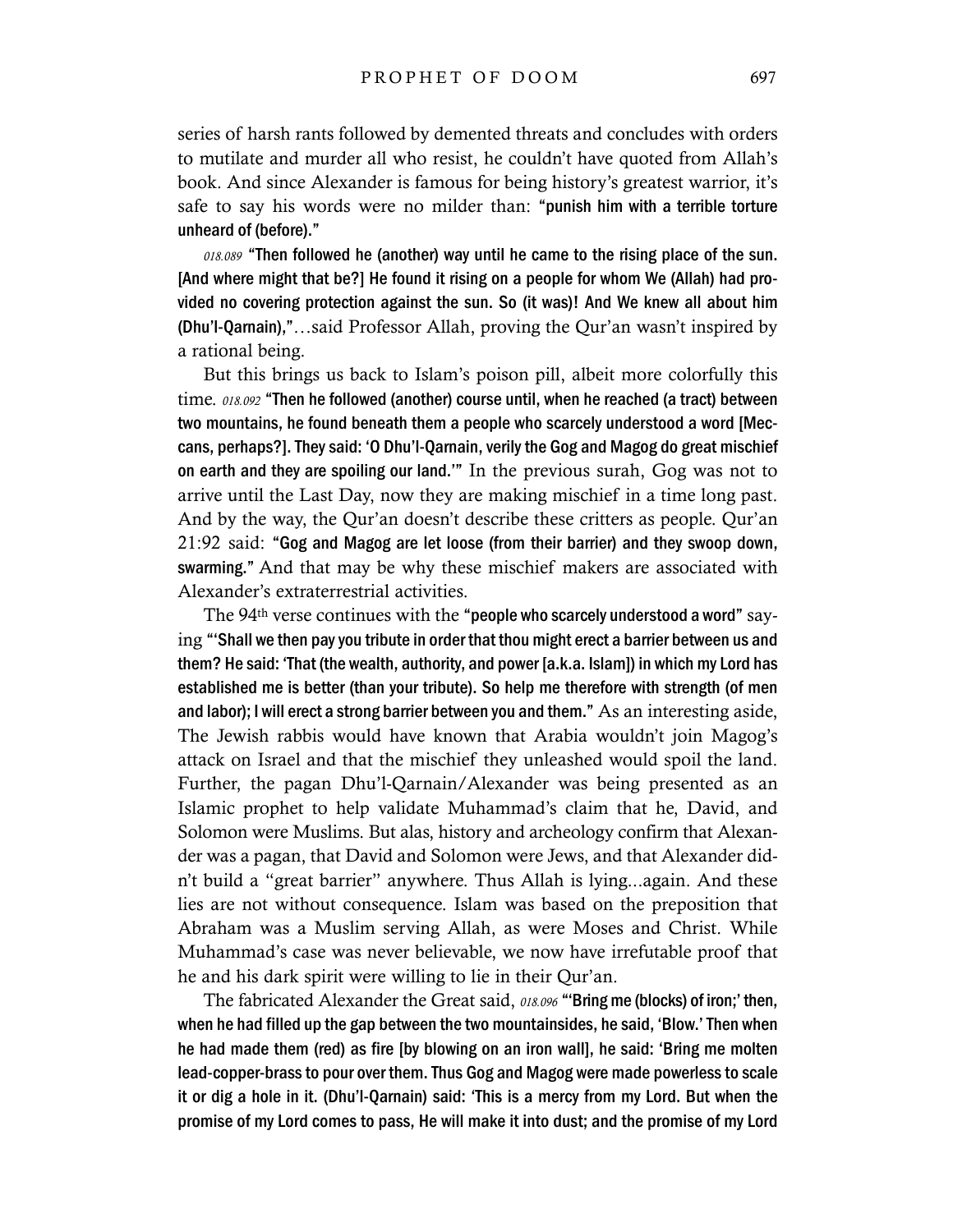is ever true.' On that day (the day of Gog and Magog will come out) We shall leave them to surge like waves on one another: the trumpet will be blown, and We shall collect them (the creatures) all together in one gathering in conflict. And We shall present Hell that day for disbelievers to see, all spread out in plain view…. Verily We have prepared Hell for the hospitality of the Infidels; Hell is for the disbeliever's entertainment." At least Allah hasn't lost his touch. He remains the most devilishly demonic deity ever devised. But then I suppose a god who would call hell "entertainment," is a perfect match for a warlord who entertains himself torturing men and raping women.

*018.103* "Say: 'Shall we inform you of who will be the greatest losers? …Those who reject my Revelations… Hell is their reward, because they rejected Islam, and took My proofs, verses, and lessons, and those of My Messengers by way of jest in mockery.'" In all fairness, it's pretty hard not to mock such foolishness.

There is a Magog Hadith, too: *Bukhari:V9B88N249* "One day Allah's Apostle entered upon her in a state of fear and said, 'None has the right to be worshipped but Allah! Woe to the Arabs from the Great evil that has approached (them). Today a hole has been opened in the dam [Alexander's iron barrier between the mountains] of Gog and Magog like this.' The Prophet made a circle with his index finger and thumb. Zainab added: I said, 'O Allah's Apostle! Shall we be destroyed though there will be righteous people among us?' The Prophet said, 'Yes, if the (number) of evil (persons) increases.'" Somebody had a wild imagination—one might even call it hallucinogenic.

Enough with the fairytale. According to the Bible, Islam will lead to the destruction of much of the world. I share this with you so that you might appreciate the cost of tolerating the terrorist dogma rather than freeing Muslims from it. And equally important, I want you to be prepared for what is to come, because while it will happen, millions can be saved from it.

I know the future because—unlike Muhammad—Isaiah, Daniel, Ezekiel, and John were real prophets. By putting their predictions together, one can reasonably deduce that six thousand years after Adam and Eve made the wrong choice, Yahweh will put an end to man's destructive deceptions, false prophets, ignorance, and sin. He wants to establish a new world order, one without deceit, disease, death, or damnation.

Yet, true to his character and purpose, he wants the final choice to remain ours, not his. Yahweh simply removes his spirit from the earth, enabling those who remain to plot their own course. Totally separated from God, the prophets predict, humanity will choose poorly. The world will plummet into chaos.

The story of Islam's ultimate demise is but one of many tragic tales that collectively comprise what the Bible calls the "Tribulation"—the last seven years of man's rule on planet earth. Isaiah, in addition to writing about the arrival and nature of the Messiah, was inspired by Yahweh to foretell how Lucifer would form Islam. Then he predicted the events that would lead the Nation of Islam to attack Israel, engulfing the world in war. Daniel explains that it will begin, as did World War II, with a "peace treaty." Foolishly, the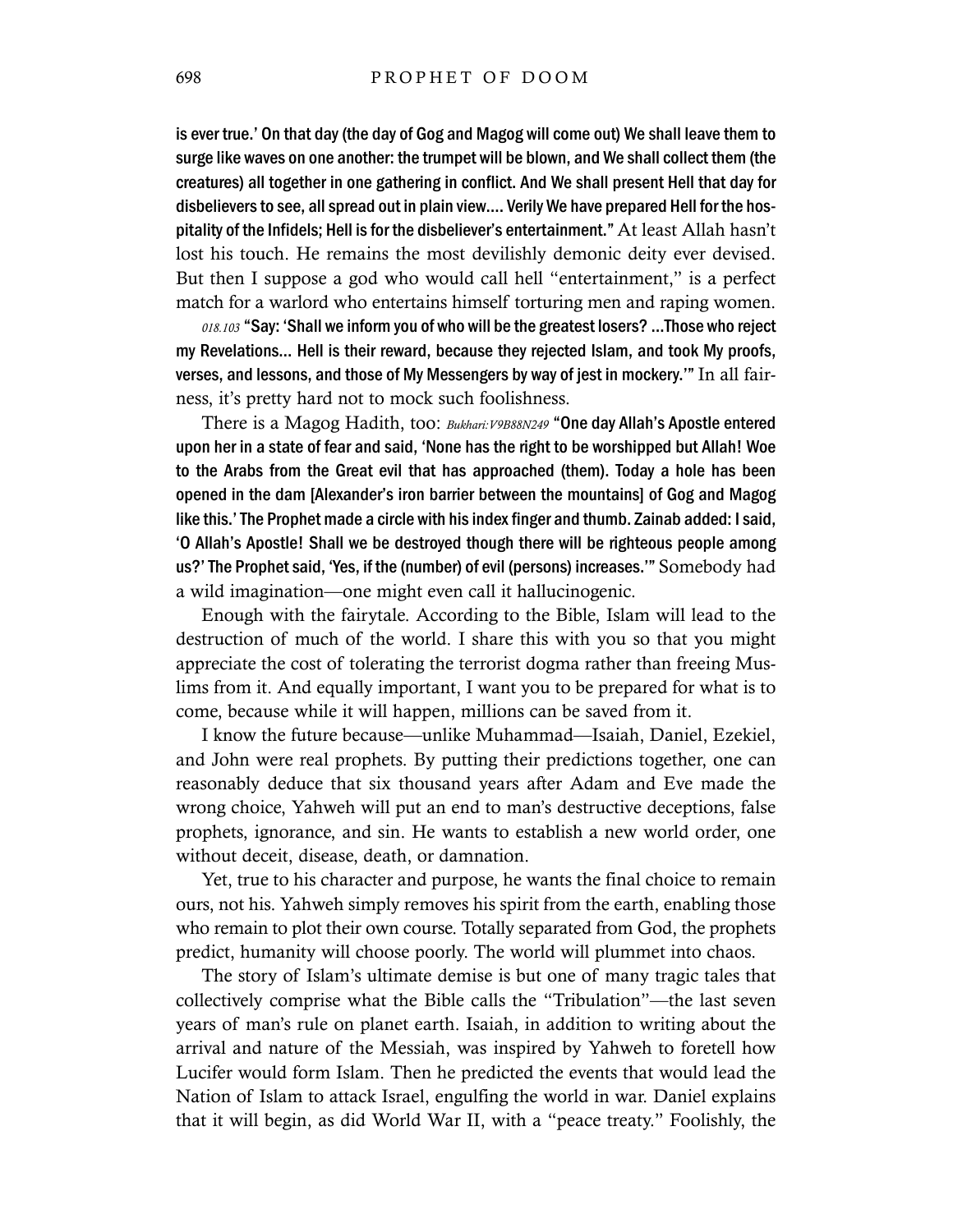world trusts nations whose official god and prophet order them to disavow such oaths. As a result, a third of the earth's surface is scorched (Revelation 8:7), a quarter of its people die (Revelation 6:8)—including the annihilation of five out of every six Muslims (Ezekiel 39:2). I want to provide you with an overview of this battle so that you might be saved from its devastation.

Starting in the 9th chapter, Isaiah speaks of rebuilding Jerusalem with dressed stone, which is exactly what has happened. Every building is covered in white limestone. Then describing martyrdom parades in Gaza, he says the Philistines, the people after whom the "Palestinians" derive their name, will devour Israel from the west with open mouths. Speaking of Israelis who want to trade land for peace, he proclaims, "Those who guide, mislead. They have not sought Yahweh." Consistent with the couplet nature of the Psalms, most all of these prophecies have a dual fulfillment—one relatively near, and one destined for our time. Isaiah presents them in parallel, much the same way he predicted the first and second coming of the Messiah.

Then, stealing a page from yesterday's newspaper, Isaiah reveals that Yahweh will judge Assyria, today's Iraq. He is angry because they are a "godless people seizing loot and snatching plunder. They will be trampled down in the streets." God promises to punish its leader and waste its warriors—all in advance of World War III. Yahweh tells us that a "noisy" army will attack Babylon. But, Isaiah predicts, "There will be an uproar amongst the kingdoms as this army musters for war. Terror will seize them." While I cannot say for certain, this seems an awful lot like what America is doing today, in 2003, as I write these words.

For Israel there is good and bad news. More Jews will settle in the Promised Land and they will ultimately prevail because: "Aliens will join them, uniting with Israel…and her captors will become her captives. On that day Yahweh provides relief from suffering, turmoil, and cruel bondage." Unfortunately, one of Israel's allies will be the Antichrist, the human embodiment of Satan. But not for long: "The morning star [Lucifer], fallen from heaven and cast down to earth, who once laid low the nations…will be brought to the depths of the pit."

While the "Palestinians" will rejoice, Isaiah predicts their partnership with the Devil will bite them. "Do not rejoice, all you Philistines…a shifty and venomous serpent will spring up.… Wail at the gate. Howl, O City, Melt away, all you Philistines. The answer shall be given to the envoys of that nation that Yahweh has established Israel and her afflicted people will find refuge."

Jordan opts out of the war, but it makes no difference. The Islamic armies march through, ravaging the nation. Describing some of Islam's most obvious ritual rites, a thousand years before they were invented, Isaiah says, "Every head is shaved, every beard is cut off. They wear sackcloth in the streets and public squares. They all wail, prostrating themselves." The Jordanians will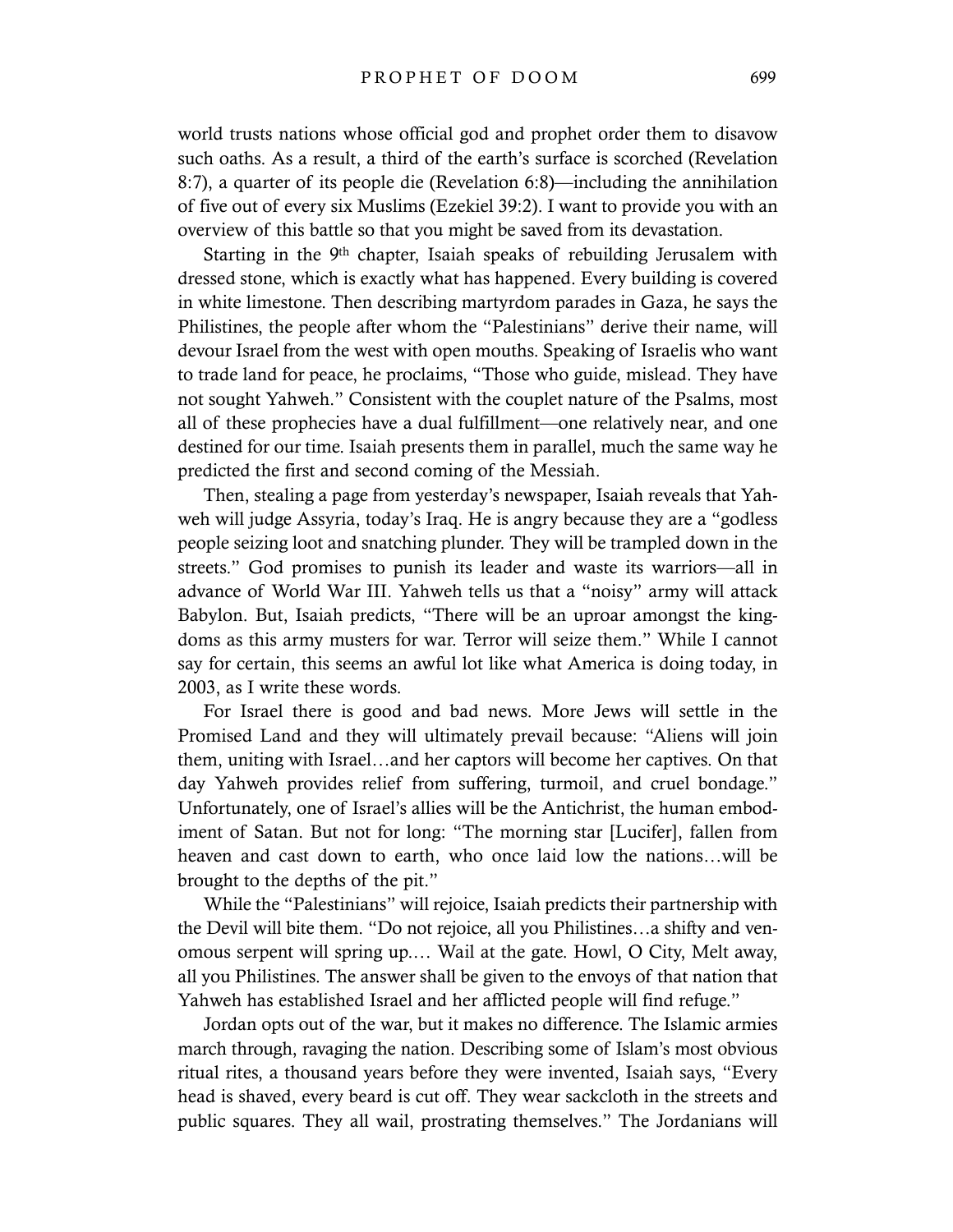actually flee into Israel as the attacking nations plunder their land.

In the 17th chapter, Isaiah says that today's oldest continuously occupied city will be laid to waste. "Damascus will no longer be a city but will become a heap of ruins." Moving on to Israel, he predicts: "In that day the glory of Jacob [Israel] will fade. The fat body will waste away." The thinning of Israel could well be a "land-for-peace" accord that thins Israel at the waist by giving Muslims the West Bank—a move that will lead to the death of millions of Jews. The timing follows what Isaiah refers to as the "harvest." This is the removal of the believers, thus Yahweh's spirit, from the earth. (I will not be here to see any of this happen. I pray that you are with me.)

The survivors of this dreadful time will finally "turn back to their Creator." Perhaps speaking of America, the prophet predicts: "In that day their strong cities, which they left because of the Israelites, will be like places abandoned to thickets and undergrowth. And all will be desolation." Much of the reason Muslims laid New York and Washington buildings to waste, and will ultimately waste entire American cities with biological and nuclear devices, is because the United States supports Israel.

Isaiah says of this country: "You have forgotten God, your Savior; you have separated yourself from your fortress. Though you set out the finest plants [the U.S. is the world's leading food producer], and plant imported vines [Christians], though you make them grow, when it is time for the final harvest, there will be nothing but incurable disease and pain."

Next, the prophet relays something that sounds like he was been watching the worldwide uproar against America following the invasion of Iraq: "Oh, the raging of many nations—they rage like the raging sea! Oh the uproar of the people, they roar like the roaring of great waters! Although the people roar like surging waters, when rebuked they flee, driven before the wind like the chaff on hill, like tumbleweeds before a gale." Describing the methods of the Islamic Jihadists, and America's inability to see them for what they are, Isaiah reports: "In the evening, sudden terror! Before morning, they are gone! This is the portion of those who loot us, the lot of those who plunder us."

While Muslims see America as Israel's best friend, this nation has actually been the only country to loot the young state—and the U.S. has done it repeatedly. Following each Arab Israeli conflict, America has taken the lead in demanding that Israel abandon the Sinai, Lebanon, the Golan, Gaza, East Jerusalem, and the West Bank. This was done to improve America's relationship with Islamic nations so that their dictators would either buy American military hardware or sell oil more cheaply. The U.S. required Israel to give up something they possessed to gain something America wanted.

Continuing to speak of what may be America, Isaiah says: "Woe to the land of whirring wings [ancient Hebrew for airplane or helicopter, perhaps the symbols of America's might] past the rivers of Cush [west of Africa from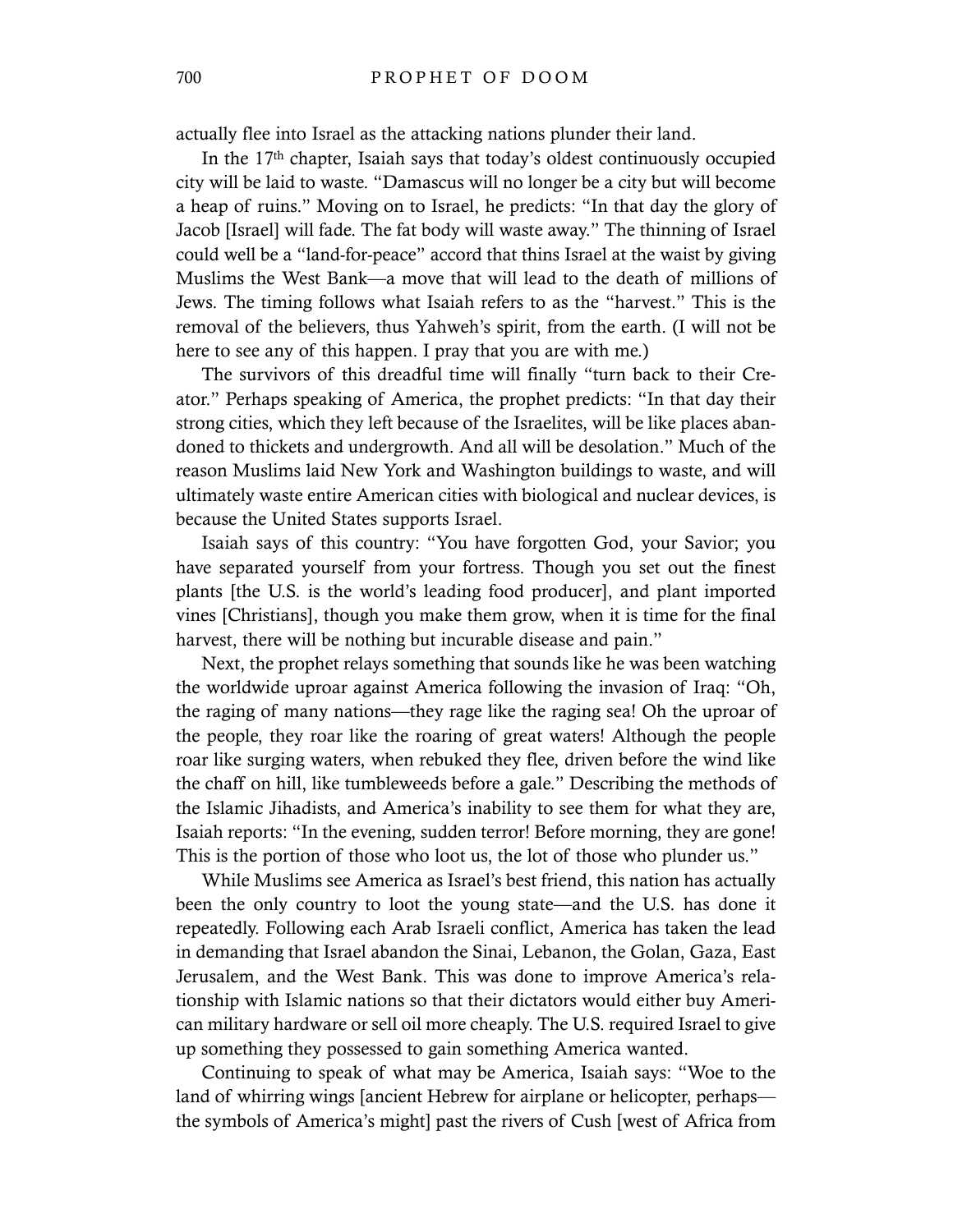the perspective of Israel] that sends envoys and ambassadors by sea in ships. They are swift messengers from a tall and smooth-skinned people feared far and wide, an aggressive nation of strange speech whose land is divided by rivers." From the perspective and vocabulary of a man writing nearly three thousand years ago, that's a pretty respectable description of America circa the dawn of the 21st century.

Perhaps speaking of the power of television, Isaiah shares a vision that was impossible until recently: "All you people of the world, you who live on the earth, when a banner is raised on the mountains, you will see it, and when a trumpet sounds, you will hear it. This is what Yahweh said to me: 'I will remain quiet and will look on from my dwelling place like shimmering heat in the sunshine, like a cloud of dew in the heat of harvest.'" That is to say, the calamity that is to come will come from man not God. Yahweh is just reporting what will occur. He tells us that His truth remains illuminating, and that he will remain as close to us as dew is to the harvest.

The harvest, in Biblical nomenclature could be the reaping of souls in the rapture—when those with Yahweh's spirit are harvested from the earth and called to him. This rapture is the final predicted event prior to the peace treaty and the beginning of the Tribulation. "For, before the harvest, when the blossom is gone and the flower becomes a ripening grape, he will cut off the shoots with pruning knives and cut down and take away the spreading branches. They will all be left to the birds of prey." If this is a description of America, then we are being told that before the rapture, the nation will be pruned and that our influence around the globe will be cut back.

The prophet goes on to speak about Egypt—the nation that starts the war. He says that the Nile will dry up, that brother will fight brother, and that they will lose heart. Egypt is the center of Islamic scholarship today. He says, "Where are your wise men now? Let them show you and make known what Yahweh has planned for Egypt. The officials have become fools, the leaders are deceived, and have led many astray—pouring into them a spirit of dizziness. They make Egypt stagger as a drunkard in his own vomit." The land of Israel will bring terror to the Egyptians. Fortunately a remnant of Egyptians and Assyrians will return to Yahweh, and he will bless them.

Following Muhammad's example, the Saudis will consider themselves too important to fight. "They flee from the sword and the heat of battle. Their warriors will be few."

Isaiah reports what will ultimately occur in the Middle East—the heart of the Nation of Islam. "Like the whirlwinds sweeping through the southland, an invader comes from the desert, from the land of terror. A dire vision has been shown to me: the traitor betrays, the looter loots. Iran's alliance lays siege. I will bring to an end all the groaning she caused." Speaking in first person about Israel, Isaiah predicts: "At this my body is racked with pain, like a